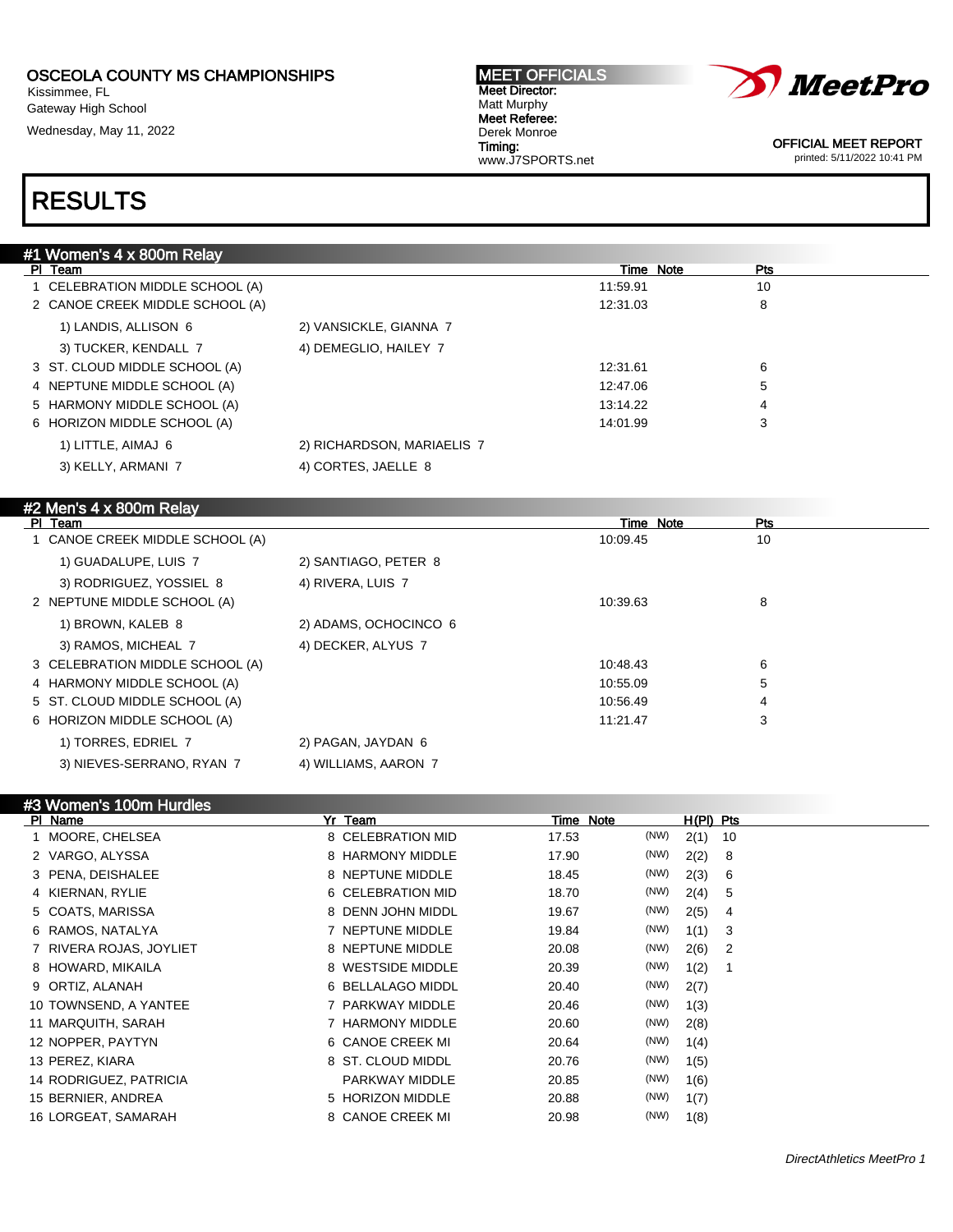Kissimmee, FL Gateway High School Wednesday, May 11, 2022

# *MeetPro*

Matt Murphy Meet Referee: Derek Monroe Timing: www.J7SPORTS.net

MEET OFFICIALS Meet Director:

> OFFICIAL MEET REPORT printed: 5/11/2022 10:41 PM

# RESULTS

#### #3 Women's 100m Hurdles (cont'd) SECTION RESULTS

|    | ,,,,,,,,,,,,,          |                   |       |           |      |             |    |
|----|------------------------|-------------------|-------|-----------|------|-------------|----|
|    | PI Name                | Yr Team           |       | Time Note |      |             |    |
|    | Section 1 of 2         | Wind: (NW)        |       |           |      |             |    |
|    | 1 RAMOS, NATALYA       | 7 NEPTUNE MIDDLE  | 19.84 |           |      |             |    |
|    | 2 HOWARD, MIKAILA      | 8 WESTSIDE MIDDLE | 20.39 |           |      |             |    |
|    | 3   TOWNSEND, A YANTEE | 7 PARKWAY MIDDLE  | 20.46 |           |      |             |    |
|    | 4 NOPPER, PAYTYN       | 6 CANOE CREEK MI  | 20.64 |           |      |             |    |
|    | 5 PEREZ, KIARA         | 8 ST. CLOUD MIDDL | 20.76 |           |      |             |    |
|    | 6 RODRIGUEZ, PATRICIA  | PARKWAY MIDDLE    | 20.85 |           |      |             |    |
|    | 7 BERNIER, ANDREA      | 5 HORIZON MIDDLE  | 20.88 |           |      |             |    |
|    | 8 LORGEAT, SAMARAH     | 8 CANOE CREEK MI  | 20.98 |           |      |             |    |
|    | Section 2 of 2         | Wind: (NW)        |       |           |      |             |    |
|    | 1 MOORE, CHELSEA       | 8 CELEBRATION MID | 17.53 |           |      |             |    |
|    | 2 VARGO, ALYSSA        | 8 HARMONY MIDDLE  | 17.90 |           |      |             |    |
|    | 3 PENA, DEISHALEE      | 8 NEPTUNE MIDDLE  | 18.45 |           |      |             |    |
|    | 4 KIERNAN, RYLIE       | 6 CELEBRATION MID | 18.70 |           |      |             |    |
|    | 5 COATS, MARISSA       | 8 DENN JOHN MIDDL | 19.67 |           |      |             |    |
| 6  | RIVERA ROJAS, JOYLIET  | 8 NEPTUNE MIDDLE  | 20.08 |           |      |             |    |
|    | 7 ORTIZ, ALANAH        | 6 BELLALAGO MIDDL | 20.40 |           |      |             |    |
|    | 8 MARQUITH, SARAH      | 7 HARMONY MIDDLE  | 20.60 |           |      |             |    |
|    | #4 Men's 100m Hurdles  |                   |       |           |      |             |    |
|    | PI Name                | $Yr$ Team         |       | Time Note |      | $H(PI)$ Pts |    |
| 1. | DOSS, TONY             | 8 KISSIMMEE MIDDL | 16.48 |           | (NW) | 2(1)        | 10 |
|    | 2 QUINONES, PETER      | 8 CELEBRATION MID | 17.41 |           | (NW) | 2(2)        | 8  |
|    | 3 SEWARD, ALIJAH       | 8 NEPTUNE MIDDLE  | 17.64 |           | (NW) | 1(1)        | 6  |
|    | 4 BARNETT, NATHANIEL   | 8 PARKWAY MIDDLE  | 18.23 |           | (NW) | 2(3)        | 5  |
|    | 5 ROMERO, JOSEPH       | 8 NEPTUNE MIDDLE  | 18.24 |           | (NW) | 1(2)        | 4  |
|    | 6 WILLIAMS, BRODY      | 8 HARMONY MIDDLE  | 18.48 |           | (NW) | 2(4)        | 3  |
|    | 7 GUZMAN, MELVIN       | 8 PARKWAY MIDDLE  | 18.80 |           | (NW) | 2(5)        | 2  |
|    | 8 MILLAN, MARLON       | 8 WESTSIDE MIDDLE | 18.94 |           | (NW) | 1(3)        | 1  |
|    | 9 MORRIS, HARVEY       | 6 HORIZON MIDDLE  | 19.23 |           | (NW) | 2(6)        |    |
|    | 10 SCHWARZ, ANTHONY    | 8 HARMONY MIDDLE  | 19.25 |           | (NW) | 2(7)        |    |
|    | 11 WETMORE, SEAN       | 8 DENN JOHN MIDDL | 19.33 |           | (NW) | 2(8)        |    |
|    | 12 COCKCROFT, JUDE     | 6 NEPTUNE MIDDLE  | 19.40 |           | (NW) | 1(4)        |    |
|    | 13 NUZZI, JOHN         | 7 CELEBRATION MID | 19.42 |           | (NW) | 1(5)        |    |
|    | 14 QUINTERO, HECTOR    | 7 KISSIMMEE MIDDL | 19.66 |           | (NW) | 1(6)        |    |
|    | 15 FERNANDEZ, EDUARDO  | 8 HORIZON MIDDLE  | 22.57 |           | (NW) | 1(7)        |    |
|    | LUBULU, KOKO           | 9 HARMONY MIDDLE  | ΝT    |           |      | 1           |    |
|    |                        |                   |       |           |      |             |    |

| PI Name           | Team<br>Yr        | Time Note |
|-------------------|-------------------|-----------|
| Section 1 of 2    | Wind: (NW)        |           |
| SEWARD, ALIJAH    | 8 NEPTUNE MIDDLE  | 17.64     |
| 2 ROMERO, JOSEPH  | 8 NEPTUNE MIDDLE  | 18.24     |
| 3 MILLAN, MARLON  | 8 WESTSIDE MIDDLE | 18.94     |
| 4 COCKCROFT, JUDE | 6 NEPTUNE MIDDLE  | 19.40     |
| 5 NUZZI, JOHN     | 7 CELEBRATION MID | 19.42     |
|                   |                   |           |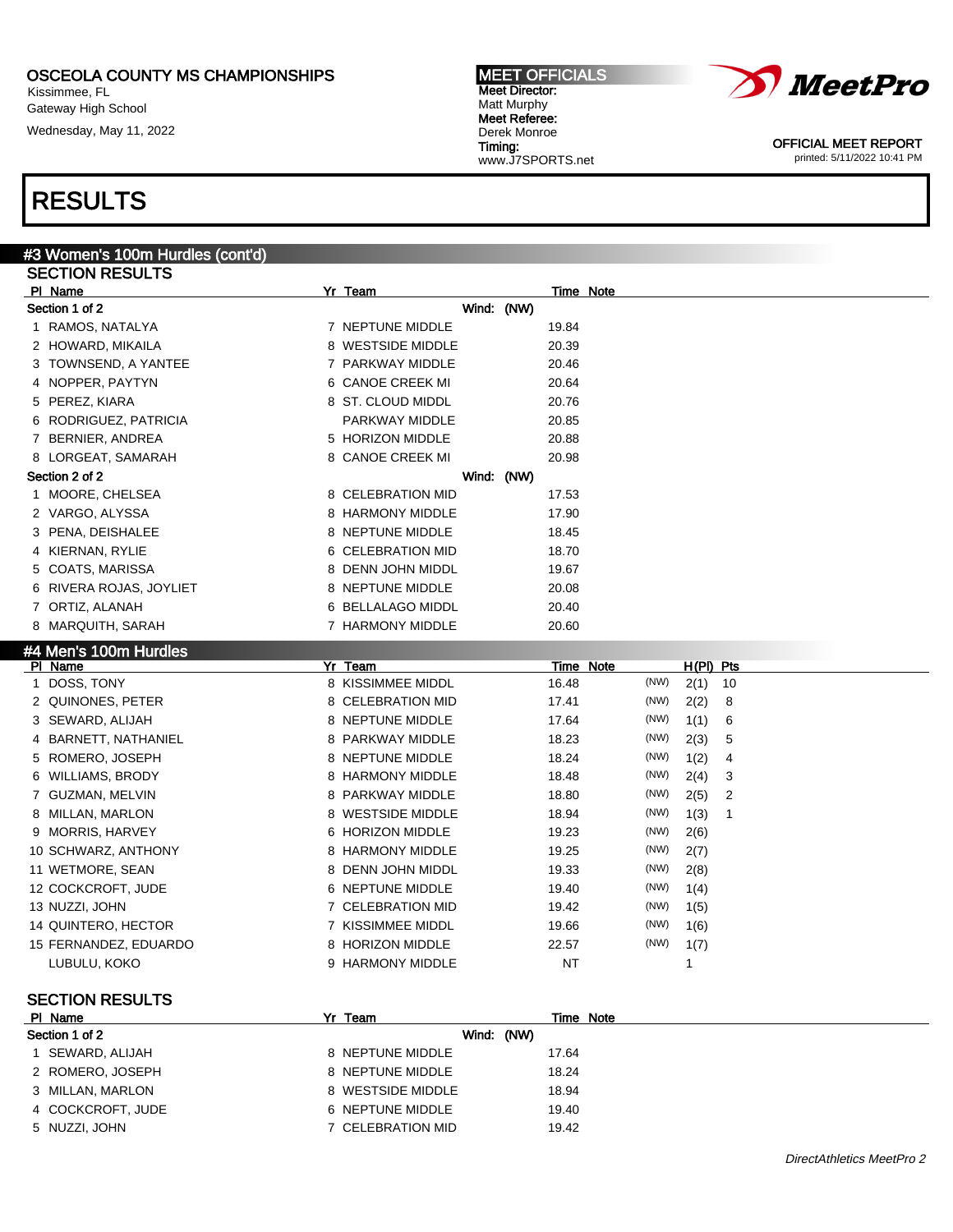Kissimmee, FL Gateway High School

Wednesday, May 11, 2022

#### MEET OFFICIALS Meet Director: Matt Murphy Meet Referee: Derek Monroe Timing: www.J7SPORTS.net



OFFICIAL MEET REPORT printed: 5/11/2022 10:41 PM

## RESULTS

|              | #4 Men's 100m Hurdles (cont'd) |                   |       |                  |      |           |    |
|--------------|--------------------------------|-------------------|-------|------------------|------|-----------|----|
|              | PI Name                        | Yr Team           |       | Time Note        |      |           |    |
|              | 6 QUINTERO, HECTOR             | 7 KISSIMMEE MIDDL | 19.66 |                  |      |           |    |
|              | 7 FERNANDEZ, EDUARDO           | 8 HORIZON MIDDLE  | 22.57 |                  |      |           |    |
|              | LUBULU, KOKO                   | 9 HARMONY MIDDLE  | NT    |                  |      |           |    |
|              | Section 2 of 2                 | Wind: (NW)        |       |                  |      |           |    |
|              | 1 DOSS, TONY                   | 8 KISSIMMEE MIDDL | 16.48 |                  |      |           |    |
|              | 2 QUINONES, PETER              | 8 CELEBRATION MID | 17.41 |                  |      |           |    |
|              | 3 BARNETT, NATHANIEL           | 8 PARKWAY MIDDLE  | 18.23 |                  |      |           |    |
|              | 4 WILLIAMS, BRODY              | 8 HARMONY MIDDLE  | 18.48 |                  |      |           |    |
|              | 5 GUZMAN, MELVIN               | 8 PARKWAY MIDDLE  | 18.80 |                  |      |           |    |
|              | 6 MORRIS, HARVEY               | 6 HORIZON MIDDLE  | 19.23 |                  |      |           |    |
|              | 7 SCHWARZ, ANTHONY             | 8 HARMONY MIDDLE  | 19.25 |                  |      |           |    |
|              | 8 WETMORE, SEAN                | 8 DENN JOHN MIDDL | 19.33 |                  |      |           |    |
|              | #5 Women's 100 Meters          |                   |       |                  |      |           |    |
|              | PI Name                        | <b>Yr Team</b>    |       | <b>Time Note</b> |      | H(PI) Pts |    |
| $\mathbf{1}$ | BLOODWORH, JADA                | 7 HARMONY MIDDLE  | 12.94 |                  | (NW) | 2(1)      | 10 |
|              | 2 BELL, CHAVORIA               | 8 ST. CLOUD MIDDL | 13.39 |                  | (NW) | 2(2)      | 8  |
|              | 3 BARBER, ALIYAH               | 7 BELLALAGO MIDDL | 13.44 |                  | (NW) | 2(3)      | 6  |
|              | 4 CALDERON, NATALIA            | 8 HORIZON MIDDLE  | 13.46 |                  | (NW) | 2(4)      | 5  |
|              | 5 TURNER, NATALIA              | 7 NEPTUNE MIDDLE  | 13.69 |                  | (NW) | 2(5)      | 4  |
|              | 6 BRACY, KAIA                  | 8 HARMONY MIDDLE  | 13.87 |                  | (NW) | 1(1)      | 3  |
|              | 7 TOWNSEND, A YANTEE           | 7 PARKWAY MIDDLE  | 14.05 |                  | (NW) | 1(2)      | 2  |
| 8            | RIVERA, NAYELI                 | 8 CELEBRATION MID | 14.12 |                  | (NW) | 2(6)      | 1  |
|              | 9 CAMBRAN, LENYRA              | 8 NEPTUNE MIDDLE  | 14.14 |                  | (NW) | 1(3)      |    |
|              | 10 MARKS, ALEXIS               | 6 WESTSIDE MIDDLE | 14.17 |                  | (NW) | 1(4)      |    |
|              | 11 KASMI, AMEERA               | 6 CANOE CREEK MI  | 14.30 |                  | (NW) | 1(5)      |    |
|              | 12 DECESARE, JULIETTA          | 8 CELEBRATION MID | 14.32 |                  | (NW) | 1(6)      |    |
|              | 13 MICHEL, EVEY                | 7 DISCOVERY INTER | 14.45 |                  | (NW) | 1(7)      |    |
|              | 14 VELEZ, ELIANY               | 7 CANOE CREEK MI  | 14.49 |                  | (NW) | 1(8)      |    |
|              | 15 STANLEY, KEYANNA            | 7 HORIZON MIDDLE  | 14.77 |                  | (NW) | 2(7)      |    |
|              | 16 MEADOWS, SOPHIA             | 8 CELEBRATION MID | 14.91 |                  | (NW) | 2(8)      |    |
|              |                                |                   |       |                  |      |           |    |
|              | <b>SECTION RESULTS</b>         |                   |       |                  |      |           |    |
|              | PI Name                        | Yr Team           |       | Time Note        |      |           |    |
|              | Section 1 of 2                 | Wind: (NW)        |       |                  |      |           |    |
|              | 1 BRACY, KAIA                  | 8 HARMONY MIDDLE  | 13.87 |                  |      |           |    |
|              | 2 TOWNSEND, A YANTEE           | 7 PARKWAY MIDDLE  | 14.05 |                  |      |           |    |
|              | 3 CAMBRAN, LENYRA              | 8 NEPTUNE MIDDLE  | 14.14 |                  |      |           |    |
|              | 4 MARKS, ALEXIS                | 6 WESTSIDE MIDDLE | 14.17 |                  |      |           |    |

- 5 KASMI, AMEERA 6 CANOE CREEK MI 14.30
- 6 DECESARE, JULIETTA 8 CELEBRATION MID 14.32 7 MICHEL, EVEY **14.45** 7 DISCOVERY INTER 14.45
- 
- 8 VELEZ, ELIANY **14.49** 7 CANOE CREEK MI
- Section 2 of 2 Wind: (NW)

1 BLOODWORH, JADA 12.94

- 2 BELL, CHAVORIA 8 ST. CLOUD MIDDL 13.39
- 3 BARBER, ALIYAH 7 BELLALAGO MIDDL 13.44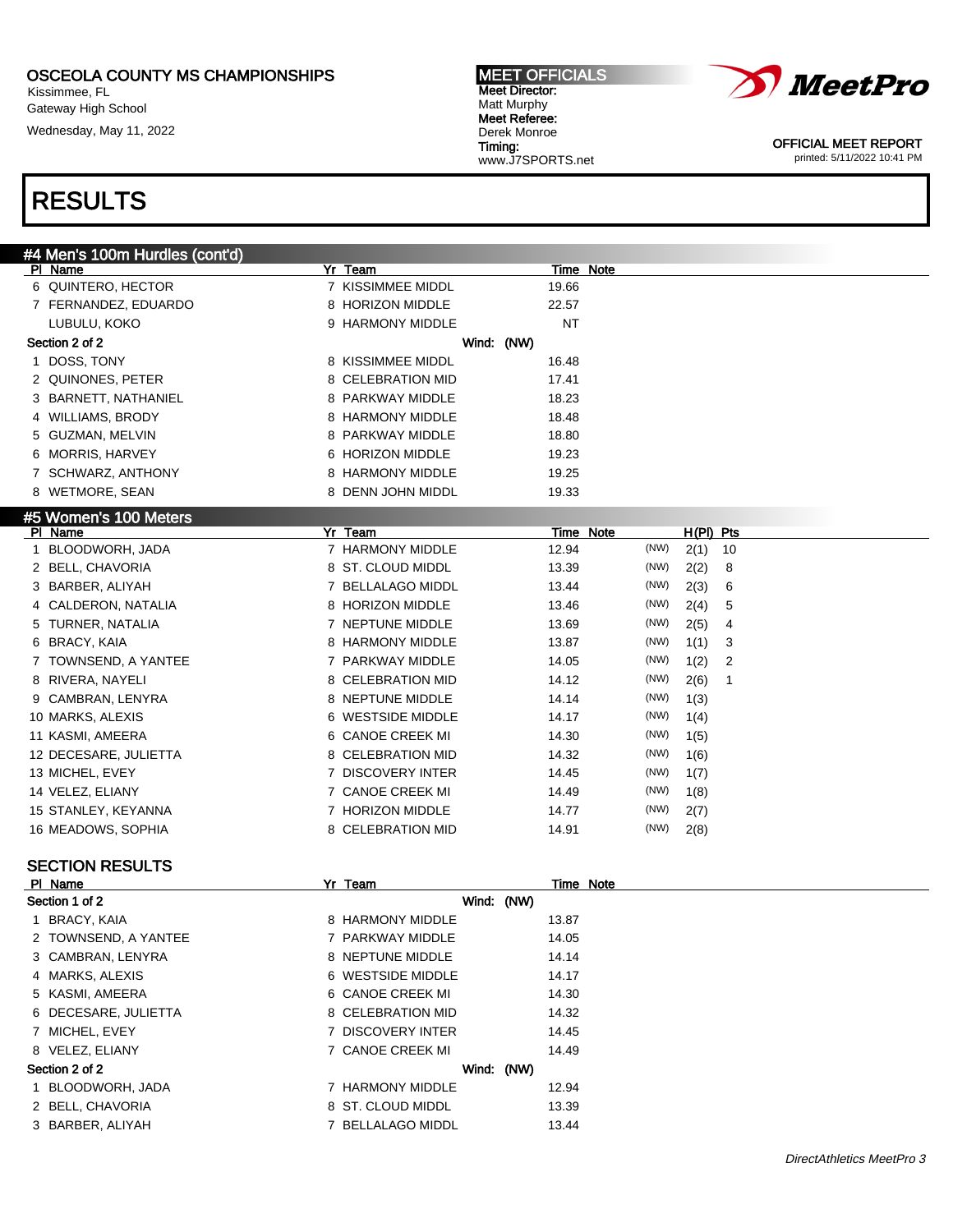Kissimmee, FL Gateway High School

Wednesday, May 11, 2022

#### MEET OFFICIALS Meet Director: Matt Murphy Meet Referee: Derek Monroe Timing: www.J7SPORTS.net



OFFICIAL MEET REPORT printed: 5/11/2022 10:41 PM

# RESULTS

| #5 Women's 100 Meters (cont'd) |                            |                                   |
|--------------------------------|----------------------------|-----------------------------------|
| PI Name                        | Yr Team                    | Time Note                         |
| 4 CALDERON, NATALIA            | 8 HORIZON MIDDLE           | 13.46                             |
| TURNER, NATALIA                | NEPTUNE MIDDLE             | 13.69                             |
| RIVERA, NAYELI<br>6            | 8 CELEBRATION MID          | 14.12                             |
| STANLEY, KEYANNA               | <b>HORIZON MIDDLE</b>      | 14.77                             |
| 8 MEADOWS, SOPHIA              | 8 CELEBRATION MID          | 14.91                             |
| #6 Men's 100 Meters            |                            |                                   |
| PI Name                        | Yr Team                    | Time Note<br>H(PI) Pts            |
| PETERMAN, JAMAINE              | 8 PARKWAY MIDDLE           | (NW)<br>11.87<br>2(1)<br>10       |
| 2 BURGOS, JORDAN               | 8 HARMONY MIDDLE           | (NW)<br>12.00<br>2(2)<br>8        |
| BRADFORD, JAMARIO              | 8 PARKWAY MIDDLE           | 12.02<br>(NW)<br>2(3)<br>6        |
| 4 BASSETTE, WEDLEY             | <b>HORIZON MIDDLE</b><br>7 | (NW)<br>2(4)<br>12.09<br>5        |
| WALKER, LARENZ<br>5.           | 8 NEPTUNE MIDDLE           | (NW)<br>12.23<br>1(1)<br>4        |
| PEREZ, JAYDEN                  | 8 NEPTUNE MIDDLE           | (NW)<br>12.24<br>2(5)<br>3        |
| NARANJO, JAKE                  | <b>HARMONY MIDDLE</b><br>8 | (NW)<br>12.41<br>1(2)<br>2        |
| JULIAN, ASHAUN                 | 8 NEPTUNE MIDDLE           | (NW)<br>2(6)<br>12.51 12.501<br>1 |
| 9 MEDINA-RODRIGUEZ, ANGEL      | 8 HARMONY MIDDLE           | (NW)<br>12.51 12.505<br>1(3)      |
| 10 DORILAS, WISDOM             | 8 KISSIMMEE MIDDL          | (NW)<br>12.68<br>1(4)             |
| 11 WORRELL, AMARI              | 8 WESTSIDE MIDDLE          | (NW)<br>12.71<br>1(5)             |
| 12 JONES, BLAZE                | 7 HORIZON MIDDLE           | (NW)<br>12.72<br>2(7)             |
| 13 GARDNER, SAWYER             | 8 CELEBRATION MID          | (NW)<br>12.81<br>2(8)             |
| 14 PITMAN, LAVONTE             | ST. CLOUD MIDDL            | (NW)<br>12.89<br>1(6)             |
| 15 BEVERLY, ANTHONY            | 8 KISSIMMEE MIDDL          | (NW)<br>13.03<br>1(7)             |
| 16 LOFTON, JANARI              | 8 PARKWAY MIDDLE           | (NW)<br>13.04<br>1(8)             |
|                                |                            |                                   |

| PI Name                   | Yr Team                    | Time Note    |
|---------------------------|----------------------------|--------------|
| Section 1 of 2            | Wind: (NW)                 |              |
| 1 WALKER, LARENZ          | 8 NEPTUNE MIDDLE           | 12.23        |
| 2 NARANJO, JAKE           | 8 HARMONY MIDDLE           | 12.41        |
| 3 MEDINA-RODRIGUEZ, ANGEL | 8 HARMONY MIDDLE           | 12.51 12.505 |
| 4 DORILAS, WISDOM         | 8 KISSIMMEE MIDDL          | 12.68        |
| 5 WORRELL, AMARI          | 8 WESTSIDE MIDDLE          | 12.71        |
| 6 PITMAN, LAVONTE         | ST. CLOUD MIDDL            | 12.89        |
| BEVERLY, ANTHONY          | 8 KISSIMMEE MIDDL          | 13.03        |
| 8 LOFTON, JANARI          | 8 PARKWAY MIDDLE           | 13.04        |
| Section 2 of 2            | Wind: (NW)                 |              |
| 1 PETERMAN, JAMAINE       | 8 PARKWAY MIDDLE           | 11.87        |
| 2 BURGOS, JORDAN          | 8 HARMONY MIDDLE           | 12.00        |
| 3 BRADFORD, JAMARIO       | 8 PARKWAY MIDDLE           | 12.02        |
| 4 BASSETTE, WEDLEY        | <b>HORIZON MIDDLE</b>      | 12.09        |
| 5 PEREZ, JAYDEN           | 8 NEPTUNE MIDDLE           | 12.24        |
| 6 JULIAN, ASHAUN          | 8 NEPTUNE MIDDLE           | 12.51 12.501 |
| JONES, BLAZE              | <b>HORIZON MIDDLE</b><br>7 | 12.72        |
| 8 GARDNER, SAWYER         | 8 CELEBRATION MID          | 12.81        |
|                           |                            |              |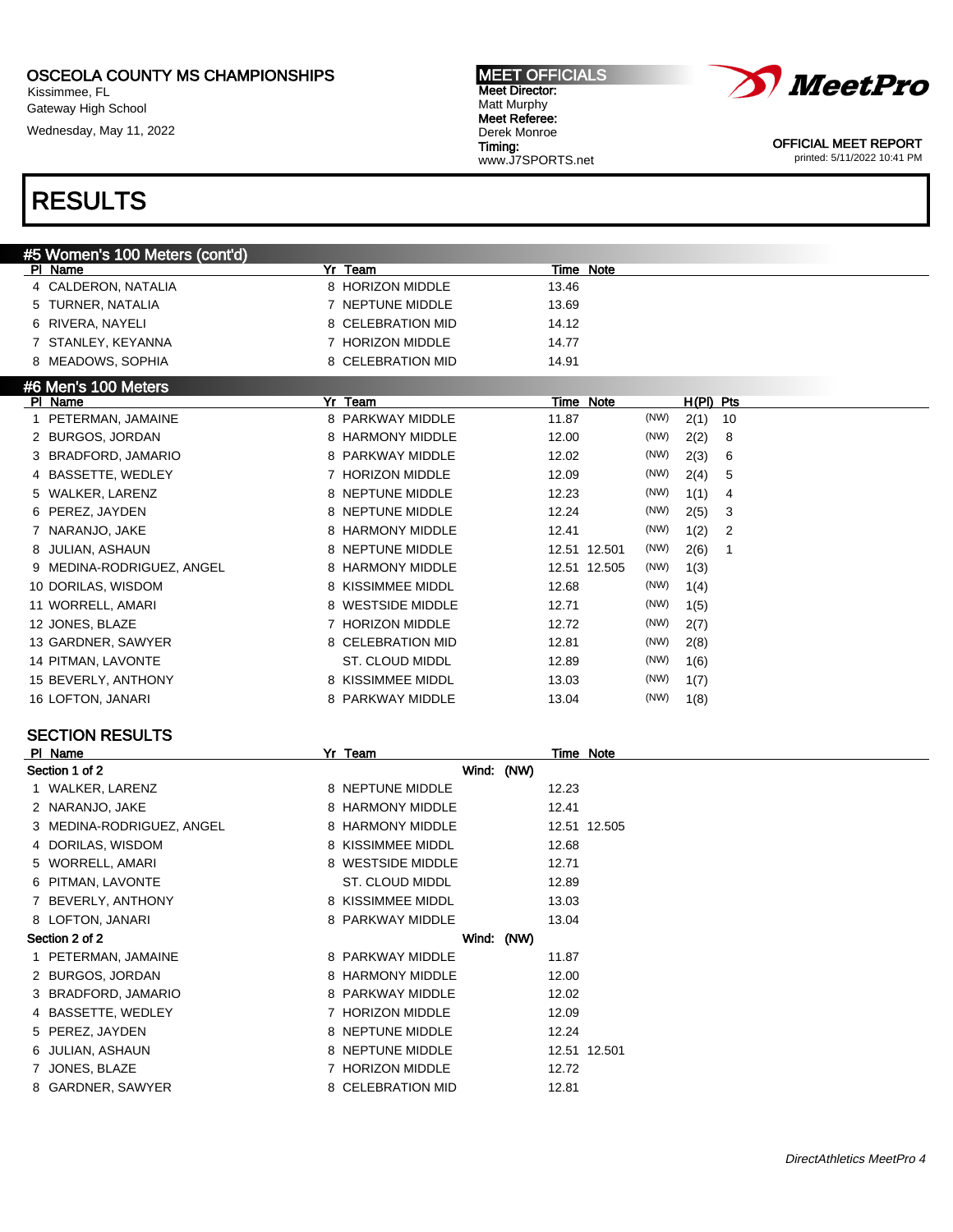Kissimmee, FL Gateway High School Wednesday, May 11, 2022

RESULTS





OFFICIAL MEET REPORT printed: 5/11/2022 10:41 PM

| #7 Women's 1600 Meters |                   |           |     |
|------------------------|-------------------|-----------|-----|
| PI Name                | Yr Team           | Time Note | Pts |
| 1 CAMUS, ABBY          | 6 HARMONY MIDDLE  | 6:08.72   | 10  |
| 2 SANDOVAL, ALISSON    | 7 ST. CLOUD MIDDL | 6:12.27   | 8   |
| 3 PRESCOTT, AUBREY     | 7 HARMONY MIDDLE  | 6:13.57   | 6   |
| 4 DECESARE, GIGI       | 8 CELEBRATION MID | 6:24.25   | 5   |
| 5 SANTIAGO, SERENA     | 7 CELEBRATION MID | 6:35.10   | 4   |
| 6 WERK, GEORGIA        | 6 HARMONY MIDDLE  | 6:40.27   | 3   |
| 7 WHETSEL, MEAGAN      | 7 CELEBRATION MID | 6:47.41   | 2   |
| 8 LANDIS, ALLISON      | 6 CANOE CREEK MI  | 6:53.75   |     |
| 9 ALVAREZ, MALLEIGH    | 7 NEPTUNE MIDDLE  | 7:07.07   |     |
| 10 WETZEL, ELLA        | ST. CLOUD MIDDL   | 7:13.00   |     |
| 11 VANSICKLE, GIANNA   | 7 CANOE CREEK MI  | 7:17.88   |     |
| 12 DEUS, KAYLA         | ST. CLOUD MIDDL   | 7:20.44   |     |
| 13 TUCKER, KENDALL     | 7 CANOE CREEK MI  | 7:37.73   |     |
| 14 NUNEZ, AMELIA       | 6 CANOE CREEK MI  | 7:40.13   |     |
| 15 BENOUTTAS, SOFYA    | 8 HORIZON MIDDLE  | 7:46.35   |     |
| FROST, JADYN           | 7 HARMONY MIDDLE  | <b>NT</b> |     |

### #8 Men's 1600 Meters

| PI Name                  | Yr Team               | Time Note | Pts |
|--------------------------|-----------------------|-----------|-----|
| 1 GUADALUPE, LUIS        | 7 CANOE CREEK MI      | 5:24.71   | 10  |
| 2 MAURO, DOMINIC         | 8 HARMONY MIDDLE      | 5:25.01   | 8   |
| 3 CARRY, LANGSTON        | 6 NEPTUNE MIDDLE      | 5.26.83   | 6   |
| 4 VONGPHRACHANH, MALECHI | 7 CELEBRATION MID     | 5:27.98   | 5   |
| 5 RIVERA, LUIS           | 7 CANOE CREEK MI      | 5:33.35   | 4   |
| 6 FOX, JULIAN            | 7 NEPTUNE MIDDLE      | 5:34.99   | 3   |
| 7 ANTLE, ETHAN           | 7 NEPTUNE MIDDLE      | 5:38.81   | 2   |
| 8 ANSBAUGH, BRODY        | 7 ST. CLOUD MIDDL     | 5:38.82   |     |
| 9 IGLESIAS, EINAR        | 7 NEPTUNE MIDDLE      | 5.39.34   |     |
| 10 RODRIGUEZ, YOSSIEL    | 8 CANOE CREEK MI      | 5:44.13   |     |
| 11 BURSON, BYRON         | 8 HARMONY MIDDLE      | 5.48.48   |     |
| 12 BUTLER, ZAK           | <b>HARMONY MIDDLE</b> | 5:52.25   |     |
| 13 FOREHAND, EDWARD      | 8 CELEBRATION MID     | 5.53.94   |     |
| 14 TORRES, EDRIEL        | 7 HORIZON MIDDLE      | 6:08.10   |     |
| 15 VENEGAS, ANTHONY      | 6 KISSIMMEE MIDDL     | 6:10.57   |     |
| 16 QUINTERO, HECTOR      | 7 KISSIMMEE MIDDL     | 6.57.30   |     |

### #9 Women's 4 x 100m Relay

| PI Team                       |                            | Time Note | H(PI) Pts |     |
|-------------------------------|----------------------------|-----------|-----------|-----|
| HARMONY MIDDLE SCHOOL (A)     |                            | 54.64     | $2(1)$ 10 |     |
| 2 NEPTUNE MIDDLE SCHOOL (A)   |                            | 56.16     | 2(2)      | - 8 |
| 1) LEE, CAELYN 7              | 2) RIVERA ROJAS, JOYLIET 8 |           |           |     |
| 3) CAMBRAN, LENYRA 8          | 4) TURNER, NATALIA 7       |           |           |     |
| 3 HORIZON MIDDLE SCHOOL (A)   |                            | 56.23     | 2(3) 6    |     |
| 1) PATTERSON, MAKAYLAH 8      | 2) MCGOWAN, COLBREY 8      |           |           |     |
| 3) STANLEY, KEYANNA 7         | 4) CALDERON, NATALIA 8     |           |           |     |
| 4 ST. CLOUD MIDDLE SCHOOL (A) |                            | 57.30     | 2(4)      | -5  |

DirectAthletics MeetPro 5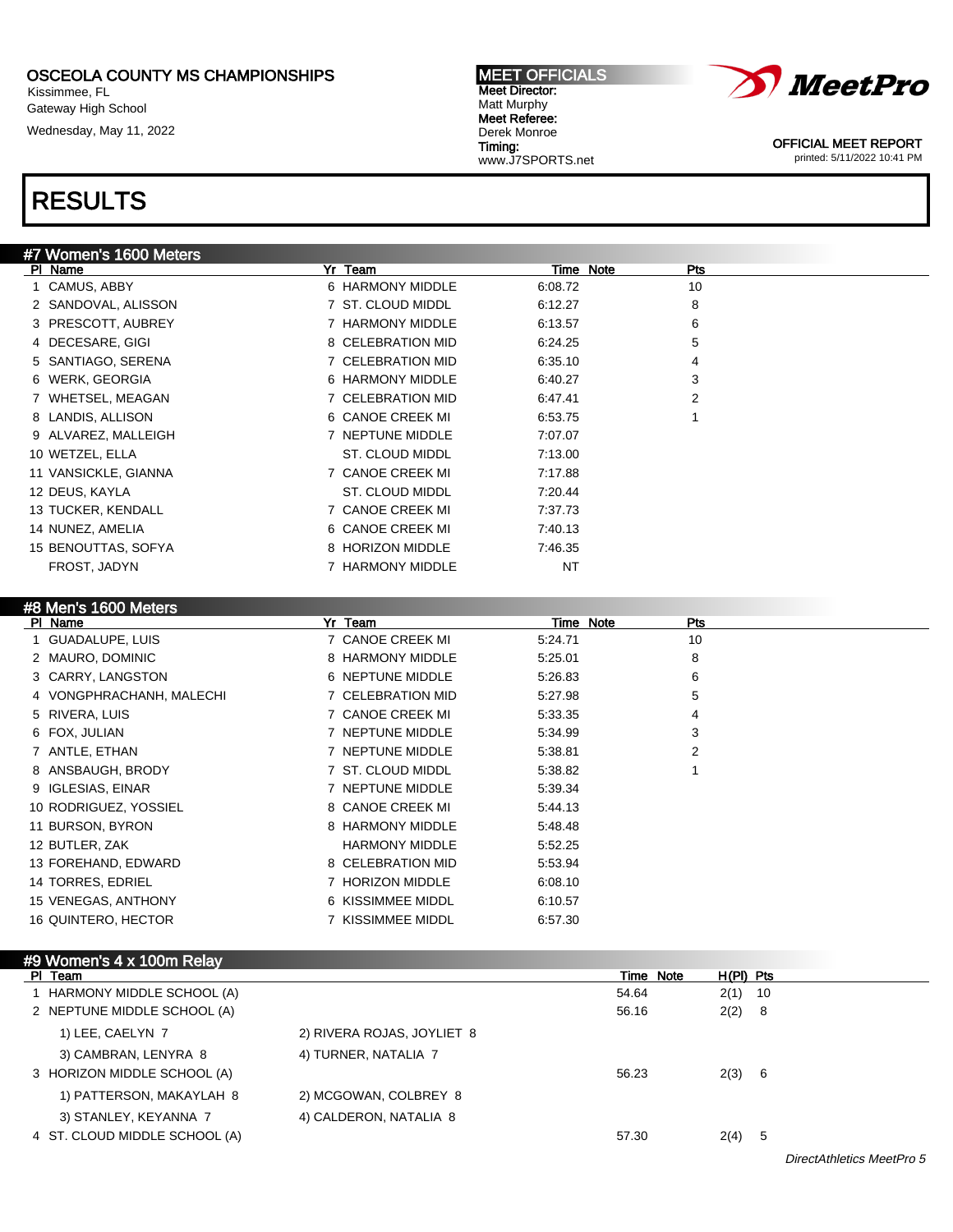Kissimmee, FL Gateway High School Wednesday, May 11, 2022 MEET OFFICIALS Meet Director: Matt Murphy Meet Referee: Derek Monroe Timing: www.J7SPORTS.net



OFFICIAL MEET REPORT printed: 5/11/2022 10:41 PM

# RESULTS

| #9 Women's 4 x 100m Relay (cont'd)     |                             |           |             |                |
|----------------------------------------|-----------------------------|-----------|-------------|----------------|
| PI Team                                |                             | Time Note | $H(PI)$ Pts |                |
| 5 CELEBRATION MIDDLE SCHOOL (A)        |                             | 57.76     | 2(5)        | - 4            |
| 6 CANOE CREEK MIDDLE SCHOOL (A)        |                             | 58.46     | 2(6)        | -3             |
| 7 BELLALAGO MIDDLE SCHOOL ACADEMY (A)  |                             | 58.80     | 2(7)        | $\overline{2}$ |
| 1) MONTEROSSA, AMIRELYS 6              | 2) BAGUER, CHRISTINE 6      |           |             |                |
| 3) ORTIZ, ALANAH 6                     | 4) BARBER, ALIYAH 7         |           |             |                |
| 8 PARKWAY MIDDLE SCHOOL -KISSIMMEE (A) | 59.99                       | $1(1)$ 1  |             |                |
| 1) BYRD, MCKENZIE 7                    | 2) GREEN, ZI' TERIA 8       |           |             |                |
| 3) WOODARD, DAMICIA 7                  | 4) TOWNSEND, A YANTEE 7     |           |             |                |
| 9 DISCOVERY INTERMEDIATE SCHOOL (A)    |                             | 1:03.47   | 1(2)        |                |
| 1) LEWIS, BRIANNA 7                    | 2) MICHEL, EVEY 7           |           |             |                |
| 3) HOOKS, KALIA 7                      | 4) OTERO, YEILENYS 7        |           |             |                |
| 10 WESTSIDE MIDDLE SCHOOL (A)          |                             | 1:08.13   | 1(3)        |                |
| 1) RAINES, SAVANNAH                    | 2) BLANCO, ANDREA 6         |           |             |                |
| 3) ROSAL, MEREDITH 6                   | 4) YASELIS, ORTIZ-FONSECA 6 |           |             |                |

| PI Team                                |                             | <b>Time Note</b> |  |
|----------------------------------------|-----------------------------|------------------|--|
| Section 1 of 2                         |                             |                  |  |
| 1 PARKWAY MIDDLE SCHOOL -KISSIMMEE (A) |                             | 59.99            |  |
| 1) BYRD, MCKENZIE 7                    | 2) GREEN, ZI' TERIA 8       |                  |  |
| 3) WOODARD, DAMICIA 7                  | 4) TOWNSEND, A YANTEE 7     |                  |  |
| 2 DISCOVERY INTERMEDIATE SCHOOL (A)    |                             | 1:03.47          |  |
| 1) LEWIS, BRIANNA 7                    | 2) MICHEL, EVEY 7           |                  |  |
| 3) HOOKS, KALIA 7                      | 4) OTERO, YEILENYS 7        |                  |  |
| 3 WESTSIDE MIDDLE SCHOOL (A)           |                             | 1:08.13          |  |
| 1) RAINES, SAVANNAH                    | 2) BLANCO, ANDREA 6         |                  |  |
| 3) ROSAL, MEREDITH 6                   | 4) YASELIS, ORTIZ-FONSECA 6 |                  |  |
| Section 2 of 2                         |                             |                  |  |
| 1 HARMONY MIDDLE SCHOOL (A)            |                             | 54.64            |  |
| 2 NEPTUNE MIDDLE SCHOOL (A)            |                             | 56.16            |  |
| 1) LEE, CAELYN 7                       | 2) RIVERA ROJAS, JOYLIET 8  |                  |  |
| 3) CAMBRAN, LENYRA 8                   | 4) TURNER, NATALIA 7        |                  |  |
| 3 HORIZON MIDDLE SCHOOL (A)            |                             | 56.23            |  |
| 1) PATTERSON, MAKAYLAH 8               | 2) MCGOWAN, COLBREY 8       |                  |  |
| 3) STANLEY, KEYANNA 7                  | 4) CALDERON, NATALIA 8      |                  |  |
| 4 ST. CLOUD MIDDLE SCHOOL (A)          |                             | 57.30            |  |
| 5 CELEBRATION MIDDLE SCHOOL (A)        |                             | 57.76            |  |
| 6 CANOE CREEK MIDDLE SCHOOL (A)        |                             | 58.46            |  |
| 7 BELLALAGO MIDDLE SCHOOL ACADEMY (A)  |                             | 58.80            |  |
| 1) MONTEROSSA, AMIRELYS 6              | 2) BAGUER, CHRISTINE 6      |                  |  |
| 3) ORTIZ, ALANAH 6                     | 4) BARBER, ALIYAH 7         |                  |  |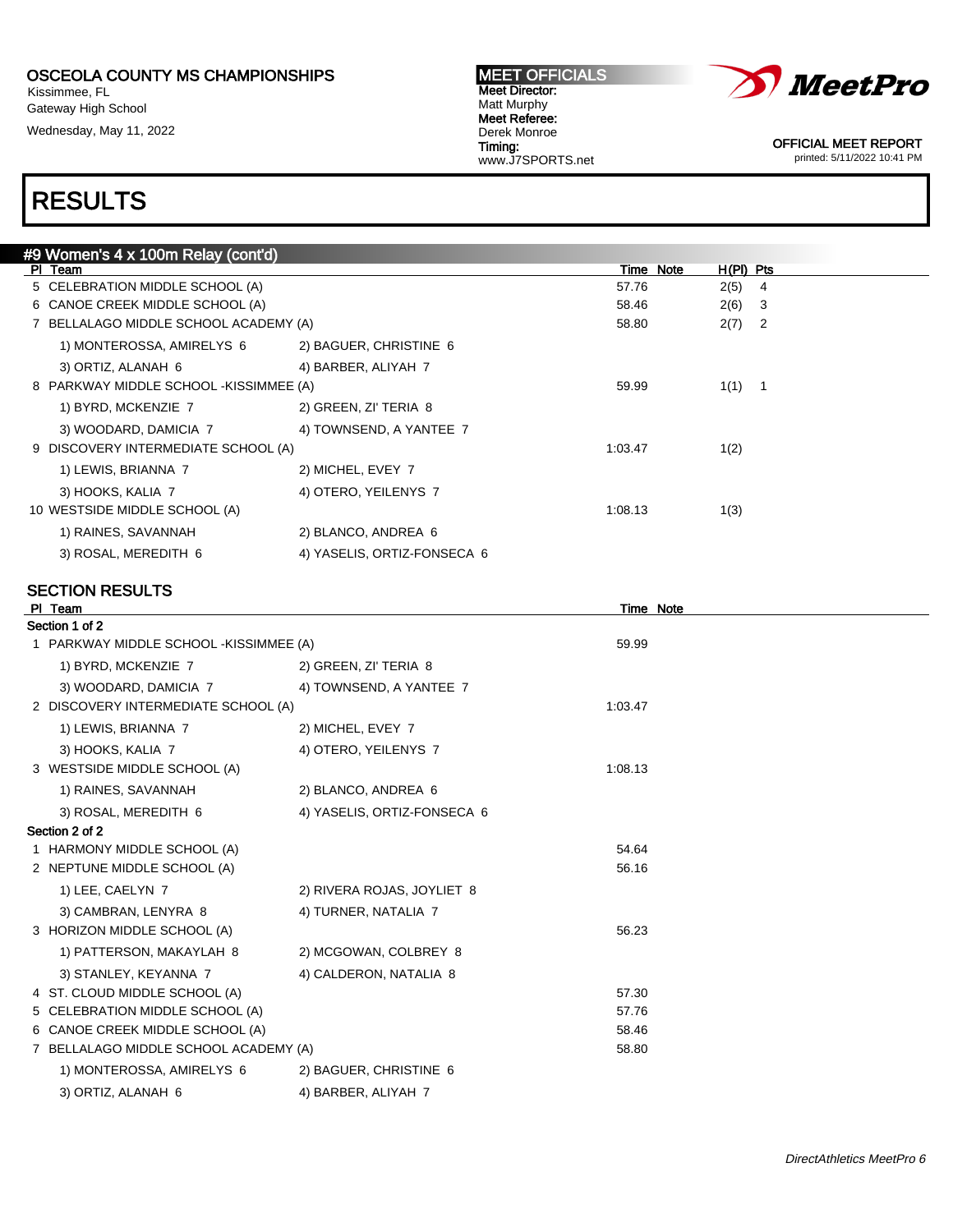Kissimmee, FL Gateway High School Wednesday, May 11, 2022



Meet Director: Matt Murphy Meet Referee: Derek Monroe Timing: www.J7SPORTS.net

MEET OFFICIALS

OFFICIAL MEET REPORT printed: 5/11/2022 10:41 PM

# RESULTS

| #10 Men's 4 x 100m Relay                |                        |           |           |                |
|-----------------------------------------|------------------------|-----------|-----------|----------------|
| PI Team                                 |                        | Time Note | H(PI) Pts |                |
| 1 PARKWAY MIDDLE SCHOOL - KISSIMMEE (A) |                        | 49.55     | $2(1)$ 10 |                |
| 1) BARNETT, NATHANIEL 8                 | 2) BRADFORD, JAMARIO 8 |           |           |                |
| 3) LOFTON, JANARI 8                     | 4) PETERMAN, JAMAINE 8 |           |           |                |
| 2 KISSIMMEE MIDDLE SCHOOL (A)           |                        | 50.62     | 2(2) 8    |                |
| 1) COLON APONTE, CESAR 8                | 2) BEVERLY, ANTHONY 8  |           |           |                |
| 3) DORILAS, WISDOM 8                    | 4) DOSS, TONY 8        |           |           |                |
| 3 HORIZON MIDDLE SCHOOL (A)             |                        | 50.71     | 1(1) 6    |                |
| 1) JONES, BLAZE 7                       | 2) JEAN, JOVANI 8      |           |           |                |
| 3) RIVERA, ZACHARY 6                    | 4) BASSETTE, WEDLEY 7  |           |           |                |
| 4 HARMONY MIDDLE SCHOOL (A)             |                        | 51.32     | 2(3)      | - 5            |
| 5 CELEBRATION MIDDLE SCHOOL (A)         |                        | 53.02     | 2(4)      | 4              |
| 1) NUZZI, SEAN 8                        | 2) LONG, STEVEN 8      |           |           |                |
| 3) GARDNER, SAWYER 8                    | 4) ESCABEDO, DIEGO 8   |           |           |                |
| 6 ST. CLOUD MIDDLE SCHOOL (A)           |                        | 53.31     | 1(2) 3    |                |
| 7 CANOE CREEK MIDDLE SCHOOL (A)         |                        | 55.32     | 1(3)      | $\overline{2}$ |
| 8 WESTSIDE MIDDLE SCHOOL (A)            |                        | 1:00.67   | 1(4)      | -1             |
| 1) GONZALEZ RIVERA, SAMUEL 6            | 2) SIMEON, QUINCY 6    |           |           |                |
| 3) MOORE, KELLY 6                       | 4) LEWIS, DAMON 6      |           |           |                |
| NEPTUNE MIDDLE SCHOOL (A)               |                        | <b>NT</b> | 2         |                |
| 1) SERRANO, HALO 7                      | 2) WALKER, LARENZ 8    |           |           |                |
| 3) PEREZ, JAYDEN 8                      | 4) JULIAN, ASHAUN 8    |           |           |                |
|                                         |                        |           |           |                |

| PI Team                                |                        | Time Note |  |
|----------------------------------------|------------------------|-----------|--|
| Section 1 of 2                         |                        |           |  |
| 1 HORIZON MIDDLE SCHOOL (A)            |                        | 50.71     |  |
| 1) JONES, BLAZE 7                      | 2) JEAN, JOVANI 8      |           |  |
| 3) RIVERA, ZACHARY 6                   | 4) BASSETTE, WEDLEY 7  |           |  |
| 2 ST. CLOUD MIDDLE SCHOOL (A)          |                        | 53.31     |  |
| 3 CANOE CREEK MIDDLE SCHOOL (A)        |                        | 55.32     |  |
| 4 WESTSIDE MIDDLE SCHOOL (A)           |                        | 1:00.67   |  |
| 1) GONZALEZ RIVERA, SAMUEL 6           | 2) SIMEON, QUINCY 6    |           |  |
| 3) MOORE, KELLY 6                      | 4) LEWIS, DAMON 6      |           |  |
| Section 2 of 2                         |                        |           |  |
| 1 PARKWAY MIDDLE SCHOOL -KISSIMMEE (A) |                        | 49.55     |  |
| 1) BARNETT, NATHANIEL 8                | 2) BRADFORD, JAMARIO 8 |           |  |
| 3) LOFTON, JANARI 8                    | 4) PETERMAN, JAMAINE 8 |           |  |
| 2 KISSIMMEE MIDDLE SCHOOL (A)          |                        | 50.62     |  |
| 1) COLON APONTE, CESAR 8               | 2) BEVERLY, ANTHONY 8  |           |  |
| 3) DORILAS, WISDOM 8                   | 4) DOSS, TONY 8        |           |  |
| 3 HARMONY MIDDLE SCHOOL (A)            |                        | 51.32     |  |
| 4 CELEBRATION MIDDLE SCHOOL (A)        |                        | 53.02     |  |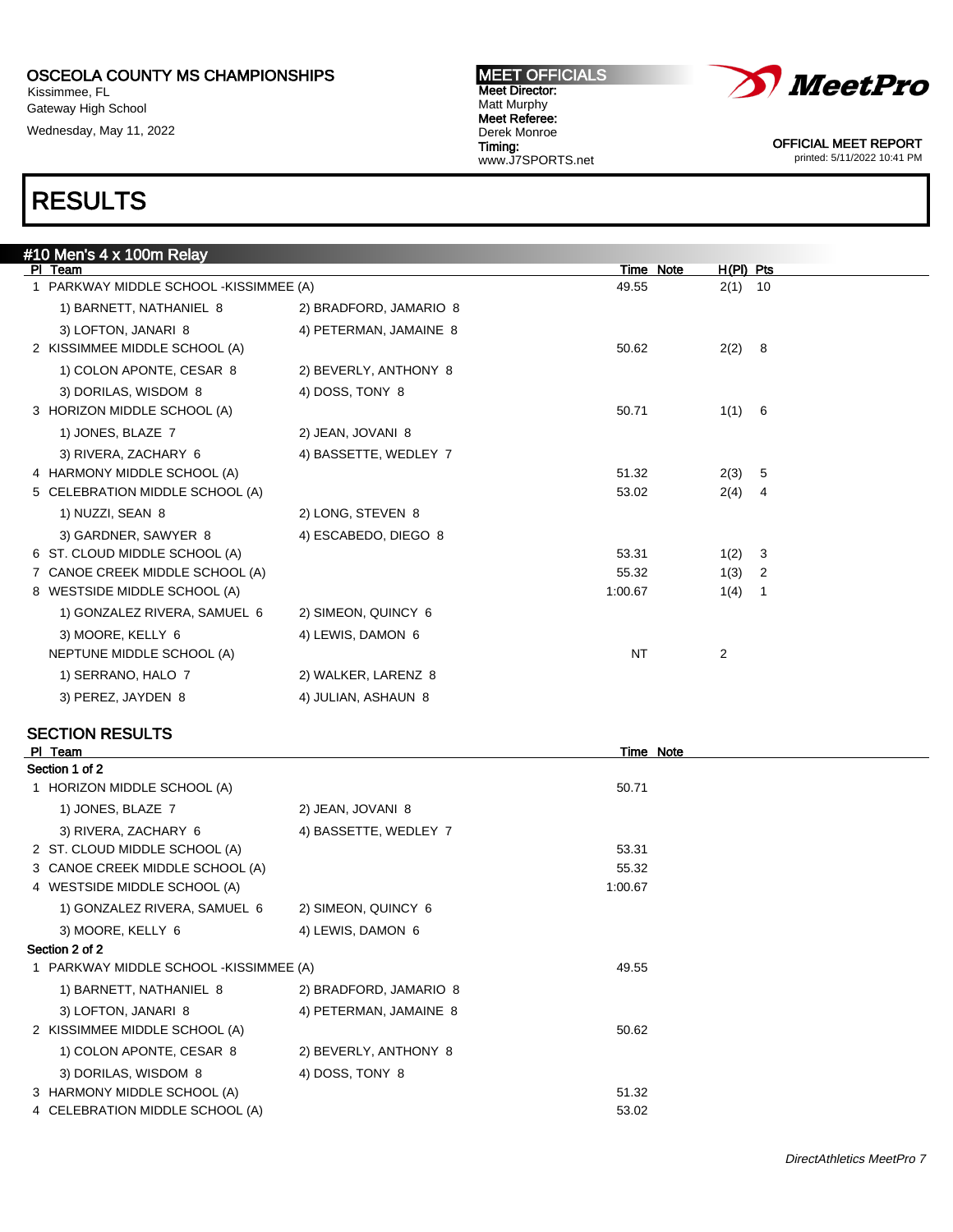Kissimmee, FL Gateway High School

Wednesday, May 11, 2022

#### MEET OFFICIALS Meet Director: Matt Murphy Meet Referee: Derek Monroe Timing: www.J7SPORTS.net



OFFICIAL MEET REPORT printed: 5/11/2022 10:41 PM

| #10 Men's 4 x 100m Relay (cont'd)    |                             |                                                 |  |
|--------------------------------------|-----------------------------|-------------------------------------------------|--|
| PI Team                              |                             | <b>Time Note</b>                                |  |
| 1) NUZZI, SEAN 8                     | 2) LONG, STEVEN 8           |                                                 |  |
| 3) GARDNER, SAWYER 8                 | 4) ESCABEDO, DIEGO 8        |                                                 |  |
| #11 Women's 400 Meters               |                             |                                                 |  |
| PI Name                              | Yr Team                     | Time Note<br>H(PI) Pts                          |  |
| 1 BAGUER, CHRISTINE                  | 6 BELLALAGO MIDDL           | 1:05.30<br>$2(1)$ 10                            |  |
| 2 HUSBANDS, ELLAH                    | 8 HARMONY MIDDLE            | 1:08.39<br>2(2)<br>8                            |  |
| 3 EADY, JAKYILAH                     | 7 ST. CLOUD MIDDL           | 2(3)<br>6<br>1:09.37                            |  |
| 4 KIERNAN, RYLIE                     | 6 CELEBRATION MID           | 2(4)<br>5<br>1:11.69                            |  |
| 5 CORDERO, NEVAEH                    | 6 NEPTUNE MIDDLE            | 1:12.62<br>2(5)<br>4                            |  |
| 6 HOWARD, MIKAILA                    | 8 WESTSIDE MIDDLE           | 1:14.25<br>1(1)<br>3                            |  |
| 7 DIAZ, LIA                          | 8 NEPTUNE MIDDLE            | 1:15.28<br>2(6)<br>2                            |  |
| 8 CLEVENGER, KAILEI                  | 6 ST. CLOUD MIDDL           | 1:15.31<br>1(2)<br>1                            |  |
| 9 CARLSON, EMILY                     | 7 HARMONY MIDDLE            | 1:15.34<br>1(3)                                 |  |
| 10 PERRY, GEORGIA                    | 7 CELEBRATION MID           | 1:15.81<br>1(4)                                 |  |
| 11 WILLIAMS, JAZALENA                | -- HORIZON MIDDLE           | 1:16.34<br>1(5)                                 |  |
| 12 PEREZ, AGLAE                      | 8 HORIZON MIDDLE            | 1:16.76<br>1(6)                                 |  |
| 13 COOK, KHLOE                       | 7 HARMONY MIDDLE            | 1:17.06<br>1(7)                                 |  |
| 14 DEMEGLIO, HAILEY                  | 7 CANOE CREEK MI            | 1:17.64<br>1(8)                                 |  |
| 15 BROWN, LENICEA                    | 7 HORIZON MIDDLE            | 1:18.05<br>2(7)                                 |  |
| 16 CRAWFORD, LILY                    | 6 CELEBRATION MID           | 1:18.06<br>2(8)                                 |  |
|                                      |                             |                                                 |  |
| <b>SECTION RESULTS</b><br>PI Name    | Yr Team                     | Time Note                                       |  |
| Section 1 of 2                       |                             |                                                 |  |
| 1 HOWARD, MIKAILA                    | 8 WESTSIDE MIDDLE           | 1:14.25                                         |  |
| 2 CLEVENGER, KAILEI                  | 6 ST. CLOUD MIDDL           | 1:15.31                                         |  |
| 3 CARLSON, EMILY                     | 7 HARMONY MIDDLE            | 1:15.34                                         |  |
| 4 PERRY, GEORGIA                     | 7 CELEBRATION MID           | 1:15.81                                         |  |
| 5 WILLIAMS, JAZALENA                 | -- HORIZON MIDDLE           | 1:16.34                                         |  |
| 6 PEREZ, AGLAE                       | 8 HORIZON MIDDLE            | 1:16.76                                         |  |
| 7 COOK, KHLOE                        | 7 HARMONY MIDDLE            | 1:17.06                                         |  |
| 8 DEMEGLIO, HAILEY                   | 7 CANOE CREEK MI            | 1:17.64                                         |  |
| Section 2 of 2                       |                             |                                                 |  |
| 1 BAGUER, CHRISTINE                  | 6 BELLALAGO MIDDL           | 1:05.30                                         |  |
| 2 HUSBANDS, ELLAH                    | 8 HARMONY MIDDLE            | 1:08.39                                         |  |
| 3 EADY, JAKYILAH                     | 7 ST. CLOUD MIDDL           | 1:09.37                                         |  |
| 4 KIERNAN, RYLIE                     | 6 CELEBRATION MID           | 1:11.69                                         |  |
| 5 CORDERO, NEVAEH                    | 6 NEPTUNE MIDDLE            |                                                 |  |
| 6 DIAZ, LIA                          | 8 NEPTUNE MIDDLE            | 1:12.62                                         |  |
|                                      | 7 HORIZON MIDDLE            | 1:15.28                                         |  |
| 7 BROWN, LENICEA<br>8 CRAWFORD, LILY |                             | 1:18.05                                         |  |
|                                      | 6 CELEBRATION MID           | 1:18.06                                         |  |
| #12 Men's 400 Meters                 |                             |                                                 |  |
| PI Name<br>1 JULIAN, ASHAUN          | Yr Team<br>8 NEPTUNE MIDDLE | Time Note<br>$H(PI)$ Pts<br>58.10<br>10<br>2(1) |  |
| 2 LOPEZ, JORDAN                      | 8 HORIZON MIDDLE            | 58.99<br>8                                      |  |
| 3 NARANJO, JAKE                      | 8 HARMONY MIDDLE            | 2(2)<br>59.07<br>2(3)<br>6                      |  |
|                                      |                             |                                                 |  |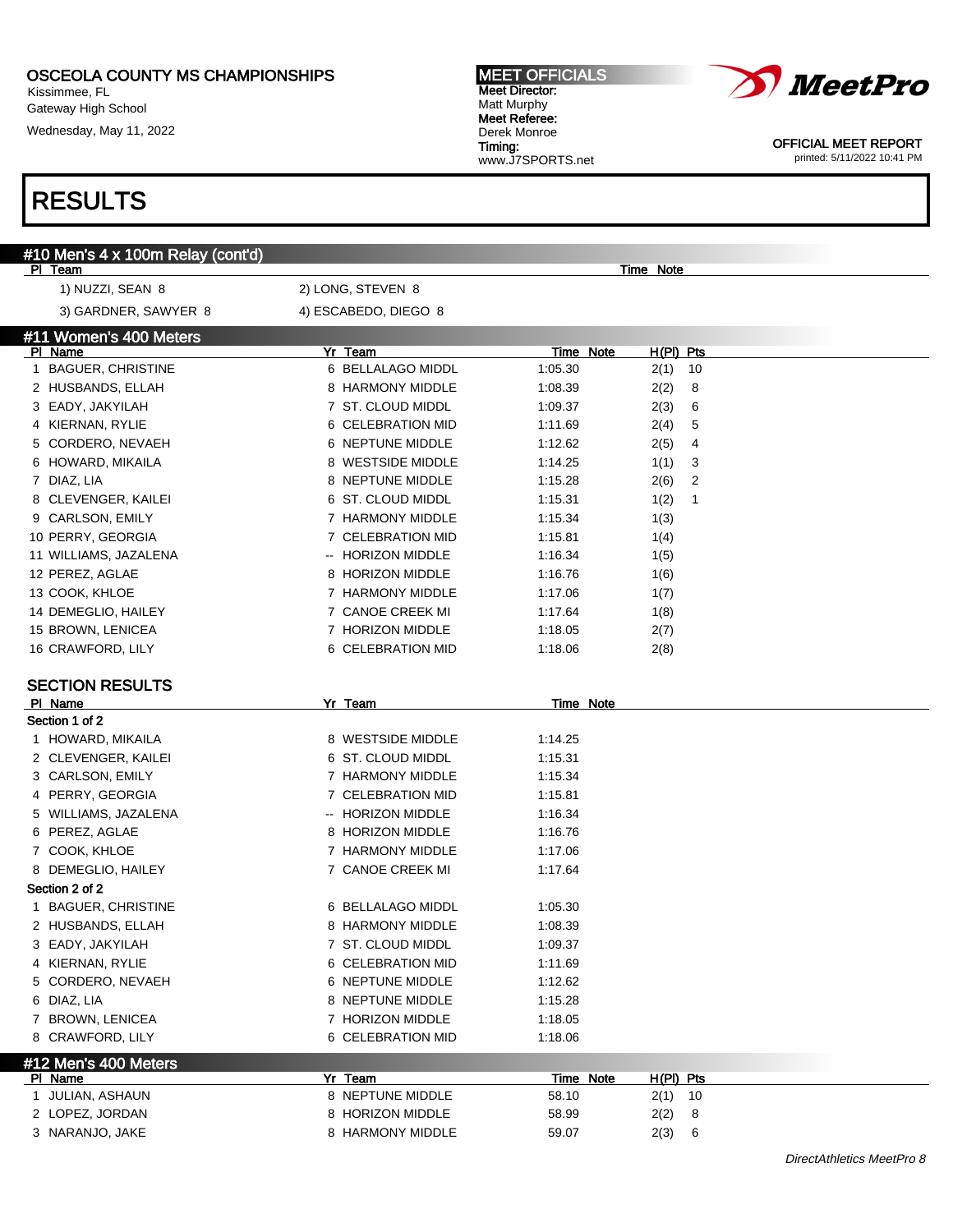Kissimmee, FL Gateway High School

Wednesday, May 11, 2022

#### MEET OFFICIALS Meet Director: Matt Murphy Meet Referee: Derek Monroe Timing: www.J7SPORTS.net



OFFICIAL MEET REPORT printed: 5/11/2022 10:41 PM

| #12 Men's 400 Meters (cont'd) |                   |         |                          |                         |
|-------------------------------|-------------------|---------|--------------------------|-------------------------|
| PI Name                       | Yr Team           |         | Time Note<br>$H(PI)$ Pts |                         |
| 4 ROMERO, JOSEPH              | 8 NEPTUNE MIDDLE  | 59.81   | 2(4)                     | 5                       |
| 5 CORY, BILLY                 | 8 HARMONY MIDDLE  | 1:00.38 | 1(1)                     | 4                       |
| 6 THOMAS, JADEN               | 8 PARKWAY MIDDLE  | 1:00.99 | 2(5)                     | 3                       |
| 7 FABO, FABIANO               | 8 NEPTUNE MIDDLE  | 1:01.59 | 2(6)                     | 2                       |
| 8 BENKEN, OLIVER              | 8 HARMONY MIDDLE  | 1:02.04 | 1(2)                     | 1                       |
| 9 ISARAPHANICH, JASON         | 8 ST. CLOUD MIDDL | 1:02.11 | 2(7)                     |                         |
| 10 VICTOR, THOMAYSON          | PARKWAY MIDDLE    | 1:02.49 | 1(3)                     |                         |
| 11 WORRELL, AMARI             | 8 WESTSIDE MIDDLE | 1:02.87 | 1(4)                     |                         |
| 12 GUADALUPE, LUIS            | 7 CANOE CREEK MI  | 1:04.52 | 1(5)                     |                         |
| 13 BRICENO, SANTIAGO          | 6 WESTSIDE MIDDLE | 1:04.54 | 1(6)                     |                         |
| 14 ADOBAYA, JOHN              | 7 HORIZON MIDDLE  | 1:04.59 | 1(7)                     |                         |
| 15 NUZZI, SEAN                | 8 CELEBRATION MID | 1:05.88 | 2(8)                     |                         |
| 16 GARCIA, OSCAR              | 8 DENN JOHN MIDDL | 1:07.09 | 1(8)                     |                         |
|                               |                   |         |                          |                         |
| <b>SECTION RESULTS</b>        |                   |         |                          |                         |
| PI Name                       | Yr Team           |         | <b>Time Note</b>         |                         |
| Section 1 of 2                |                   |         |                          |                         |
| 1 CORY, BILLY                 | 8 HARMONY MIDDLE  | 1:00.38 |                          |                         |
| 2 BENKEN, OLIVER              | 8 HARMONY MIDDLE  | 1:02.04 |                          |                         |
| 3 VICTOR, THOMAYSON           | PARKWAY MIDDLE    | 1:02.49 |                          |                         |
| 4 WORRELL, AMARI              | 8 WESTSIDE MIDDLE | 1:02.87 |                          |                         |
| 5 GUADALUPE, LUIS             | 7 CANOE CREEK MI  | 1:04.52 |                          |                         |
| 6 BRICENO, SANTIAGO           | 6 WESTSIDE MIDDLE | 1:04.54 |                          |                         |
| 7 ADOBAYA, JOHN               | 7 HORIZON MIDDLE  | 1:04.59 |                          |                         |
| 8 GARCIA, OSCAR               | 8 DENN JOHN MIDDL | 1:07.09 |                          |                         |
| Section 2 of 2                |                   |         |                          |                         |
| 1 JULIAN, ASHAUN              | 8 NEPTUNE MIDDLE  | 58.10   |                          |                         |
| 2 LOPEZ, JORDAN               | 8 HORIZON MIDDLE  | 58.99   |                          |                         |
| 3 NARANJO, JAKE               | 8 HARMONY MIDDLE  | 59.07   |                          |                         |
| 4 ROMERO, JOSEPH              | 8 NEPTUNE MIDDLE  | 59.81   |                          |                         |
| 5 THOMAS, JADEN               | 8 PARKWAY MIDDLE  | 1:00.99 |                          |                         |
| 6 FABO, FABIANO               | 8 NEPTUNE MIDDLE  | 1:01.59 |                          |                         |
| 7 ISARAPHANICH, JASON         | 8 ST. CLOUD MIDDL | 1:02.11 |                          |                         |
| 8 NUZZI, SEAN                 | 8 CELEBRATION MID | 1:05.88 |                          |                         |
| #13 Women's 800 Meters        |                   |         |                          |                         |
| PI Name                       | Yr Team           |         | Time Note                | Pts                     |
| 1 MODEL, ZOEY                 | 8 CELEBRATION MID | 2:51.18 |                          | 10                      |
| 2 CAMUS, ABBY                 | 6 HARMONY MIDDLE  | 2:53.70 |                          | 8                       |
| 3 PRESCOTT, AUBREY            | 7 HARMONY MIDDLE  | 2:53.85 |                          | 6                       |
| 4 CORDERO, NEVAEH             | 6 NEPTUNE MIDDLE  | 2:57.67 |                          | 5                       |
| 5 USSERY, KATE                | 8 HARMONY MIDDLE  | 2:59.14 |                          | 4                       |
| 6 ASHLEY, LILLY               | 7 HARMONY MIDDLE  | 3:00.99 |                          | 3                       |
| 7 WHETSEL, MEAGAN             | 7 CELEBRATION MID | 3:01.01 |                          | $\overline{\mathbf{c}}$ |
| 8 LYLES, BRYNN                | 7 CELEBRATION MID | 3:01.67 |                          | 1                       |
| 9 SANTIAGO, SERENA            | 7 CELEBRATION MID | 3:01.84 |                          |                         |
| 10 DECESARE, GIGI             | 8 CELEBRATION MID | 3:07.04 |                          |                         |
|                               |                   |         |                          |                         |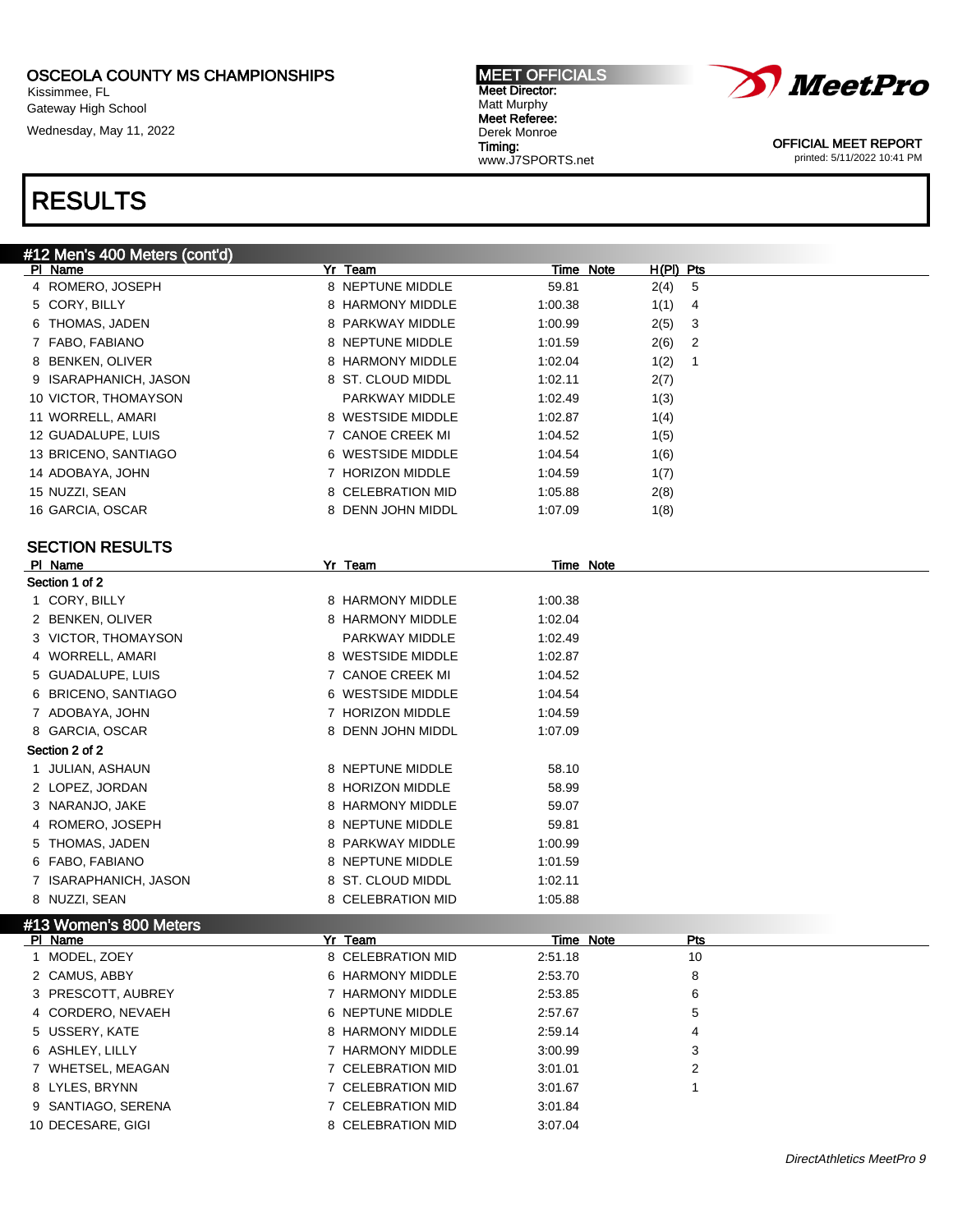Kissimmee, FL Gateway High School

Wednesday, May 11, 2022

#### MEET OFFICIALS Meet Director: Matt Murphy Meet Referee: Derek Monroe Timing: www.J7SPORTS.net



OFFICIAL MEET REPORT printed: 5/11/2022 10:41 PM

# RESULTS

| #13 Women's 800 Meters (cont'd) |                       |                  |  |
|---------------------------------|-----------------------|------------------|--|
| PI Name                         | Yr Team               | Time Note<br>Pts |  |
| 11 GAMBLE, NAYLAH               | 6 NEPTUNE MIDDLE      | 3:08.50          |  |
| 12 ALVAREZ, MALLEIGH            | 7 NEPTUNE MIDDLE      | 3:10.25          |  |
| 13 WETZEL, ELLA                 | ST. CLOUD MIDDL       | 3:14.20          |  |
| 14 RODRIGUEZ, BRIANNA           | 8 NEPTUNE MIDDLE      | 3:15.97          |  |
| 15 DEMEGLIO, HAILEY             | 7 CANOE CREEK MI      | 3:16.57          |  |
| TIEDEMAN, LILY                  | <b>HARMONY MIDDLE</b> | NT               |  |
|                                 |                       |                  |  |

### #14 Men's 800 Meters

| Name<br><b>PI</b>        | Yr Team               | Time Note | Pts |  |
|--------------------------|-----------------------|-----------|-----|--|
| 1 TORRES, ELIAS          | 8 NEPTUNE MIDDLE      | 2:25.90   | 10  |  |
| 2 BURSON, BYRON          | 8 HARMONY MIDDLE      | 2:28.48   | 8   |  |
| 3 QUINTERO, HECTOR       | 7 KISSIMMEE MIDDL     | 2:31.64   | 6   |  |
| 4 FOX, JULIAN            | 7 NEPTUNE MIDDLE      | 2:32.87   | 5   |  |
| 5 VONGPHRACHANH, MALECHI | 7 CELEBRATION MID     | 2:33.07   | 4   |  |
| 6 ANTLE, ETHAN           | 7 NEPTUNE MIDDLE      | 2:33.75   | 3   |  |
| 7 RIVERA, LUIS           | 7 CANOE CREEK MI      | 2:35.22   | 2   |  |
| 8 GORDILS, NICOLAS       | 6 NEPTUNE MIDDLE      | 2:35.67   |     |  |
| 9 MAURO, DOMINIC         | 8 HARMONY MIDDLE      | 2:38.43   |     |  |
| 10 FOREHAND, EDWARD      | 8 CELEBRATION MID     | 2:38.73   |     |  |
| 11 MILLAN, MARLON        | 8 WESTSIDE MIDDLE     | 2:39.26   |     |  |
| 12 WALLS, ETHAN          | <b>HARMONY MIDDLE</b> | 2:40.03   |     |  |
| 13 SANTIAGO, PETER       | 8 CANOE CREEK MI      | 2:41.15   |     |  |
| 14 SELLERS, FABIAN       | 7 HARMONY MIDDLE      | 2:42.13   |     |  |
| 15 ANSBAUGH, BRODY       | 7 ST. CLOUD MIDDL     | 2:43.56   |     |  |
| PAGAN, JAYDAN            | 6 HORIZON MIDDLE      | NT        |     |  |

| #15 Women's 200 Meters |                        |           |                    |
|------------------------|------------------------|-----------|--------------------|
| PI Name                | Yr Team                | Time Note | $H(PI)$ Pts        |
| BLOODWORH, JADA        | 7 HARMONY MIDDLE       | 27.20     | (NW)<br>2(1)<br>10 |
| 2 TURNER, NATALIA      | 7 NEPTUNE MIDDLE       | 28.30     | (NW)<br>2(2)<br>8  |
| 3 EADY, JAKYILAH       | 7 ST. CLOUD MIDDL      | 28.32     | (NW)<br>2(3)<br>6  |
| 4 CALDERON, NATALIA    | 8 HORIZON MIDDLE       | 28.77     | (NW)<br>2(4)<br>5  |
| 5 GARY, KEMAURIA       | 8 HARMONY MIDDLE       | 29.24     | (NW)<br>2(5)<br>4  |
| 6 MCGOWAN, COLBREY     | 8 HORIZON MIDDLE       | 29.37     | (NW)<br>2(6)<br>3  |
| 7 MEADOWS, SOPHIA      | 8 CELEBRATION MID      | 29.45     | (NW)<br>2(7)<br>2  |
| 8 ROCKNE, EMMERSON     | <b>HARMONY MIDDLE</b>  | 29.62     | (NW)<br>1(1)       |
| 9 PENA, DEISHALEE      | 8 NEPTUNE MIDDLE       | 30.02     | (NW)<br>1(2)       |
| 10 KASMI, AMEERA       | 6 CANOE CREEK MI       | 30.29     | (NW)<br>1(3)       |
| 11 PATTERSON, MAKAYLAH | 8 HORIZON MIDDLE       | 30.74     | (NW)<br>2(8)       |
| 12 YARBROUGH, JALISSA  | 8 ST. CLOUD MIDDL      | 30.77     | (NW)<br>1(4)       |
| 13 LARROCHE, SOPHIA    | <b>WESTSIDE MIDDLE</b> | 31.34     | (NW)<br>1(5)       |
| 14 QUIRINDINGO, JULIE  | 8 DENN JOHN MIDDL      | 31.84     | (NW)<br>1(6)       |
| 15 VELEZ, ELIANY       | <b>CANOE CREEK MI</b>  | 32.33     | (NW)<br>1(7)       |
| TURPIN, AKEELAH        | DISCOVERY INTER        | <b>NT</b> |                    |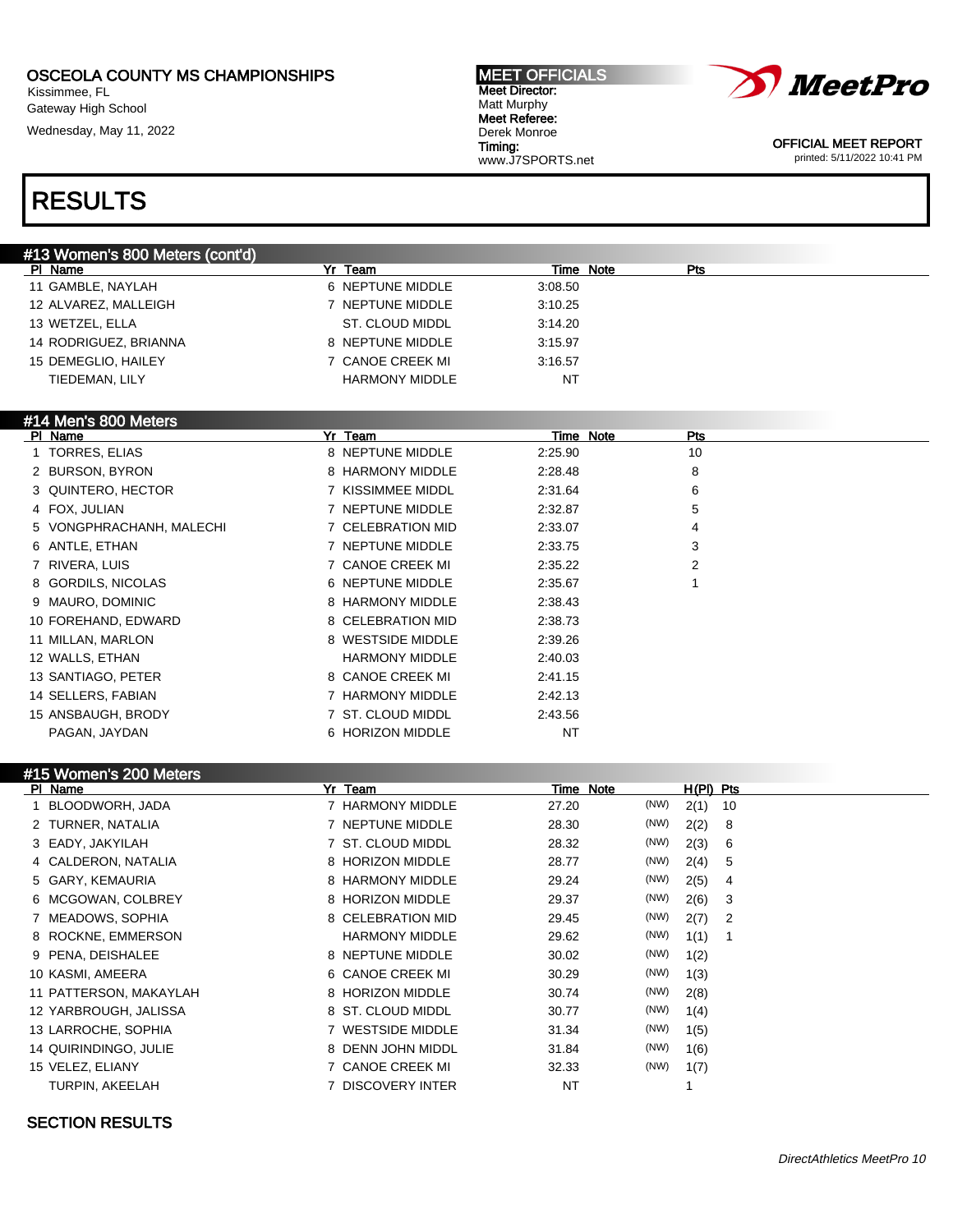Kissimmee, FL Gateway High School

Wednesday, May 11, 2022

#### MEET OFFICIALS Meet Director: Matt Murphy Meet Referee: Derek Monroe Timing:

www.J7SPORTS.net



OFFICIAL MEET REPORT printed: 5/11/2022 10:41 PM

| #15 Women's 200 Meters (cont'd) |                        |                             |
|---------------------------------|------------------------|-----------------------------|
| PI Name                         | Yr Team                | Time Note                   |
| Section 1 of 2                  | Wind: (NW)             |                             |
| 1 ROCKNE, EMMERSON              | <b>HARMONY MIDDLE</b>  | 29.62                       |
| 2 PENA, DEISHALEE               | 8 NEPTUNE MIDDLE       | 30.02                       |
| 3 KASMI, AMEERA                 | 6 CANOE CREEK MI       | 30.29                       |
| 4 YARBROUGH, JALISSA            | 8 ST. CLOUD MIDDL      | 30.77                       |
| 5 LARROCHE, SOPHIA              | 7 WESTSIDE MIDDLE      | 31.34                       |
| 6 QUIRINDINGO, JULIE            | 8 DENN JOHN MIDDL      | 31.84                       |
| 7 VELEZ, ELIANY                 | 7 CANOE CREEK MI       | 32.33                       |
| TURPIN, AKEELAH                 | 7 DISCOVERY INTER      | <b>NT</b>                   |
| Section 2 of 2                  | Wind: (NW)             |                             |
| 1 BLOODWORH, JADA               | 7 HARMONY MIDDLE       | 27.20                       |
| 2 TURNER, NATALIA               | 7 NEPTUNE MIDDLE       | 28.30                       |
| 3 EADY, JAKYILAH                | 7 ST. CLOUD MIDDL      | 28.32                       |
| 4 CALDERON, NATALIA             | 8 HORIZON MIDDLE       | 28.77                       |
| 5 GARY, KEMAURIA                | 8 HARMONY MIDDLE       | 29.24                       |
| MCGOWAN, COLBREY<br>6           | 8 HORIZON MIDDLE       | 29.37                       |
| 7 MEADOWS, SOPHIA               | 8 CELEBRATION MID      | 29.45                       |
| 8 PATTERSON, MAKAYLAH           | 8 HORIZON MIDDLE       | 30.74                       |
| #16 Men's 200 Meters            |                        |                             |
| PI Name                         | Yr Team                | Time Note<br>$H(PI)$ Pts    |
| 1 WALKER, LARENZ                | 8 NEPTUNE MIDDLE       | (NW)<br>24.41<br>2(1)<br>10 |
| 2 BURGOS, JORDAN                | 8 HARMONY MIDDLE       | (NW)<br>25.10<br>2(2)<br>8  |
| 3 PEREZ, JAYDEN                 | 8 NEPTUNE MIDDLE       | (NW)<br>25.23<br>1(1)<br>6  |
| 4 BASSETTE, WEDLEY              | 7 HORIZON MIDDLE       | (NW)<br>25.63<br>2(3)<br>5  |
| 5 SERRANO, HALO                 | 7 NEPTUNE MIDDLE       | (NW)<br>26.02<br>1(2)<br>4  |
| 6 JONES, BLAZE                  | 7 HORIZON MIDDLE       | (NW)<br>26.28<br>2(4)<br>3  |
| 7 RIEDER, JAIRO                 | 8 HARMONY MIDDLE       | (NW)<br>26.58<br>1(3)<br>2  |
| 8 PAGAN, JOSIAH                 | 6 HARMONY MIDDLE       | (NW)<br>26.65<br>2(5)<br>1  |
| 9 GOMEZ, JOANDIEL               | <b>CANOE CREEK MI</b>  | (NW)<br>26.83<br>1(4)       |
| 10 GUZMAN, MELVIN               | 8 PARKWAY MIDDLE       | (NW)<br>26.86<br>2(6)       |
| 11 GRIFFIN, MARKUS              | 8 CANOE CREEK MI       | (NW)<br>26.92<br>1(5)       |
| 12 THOMAS, JADEN                | 8 PARKWAY MIDDLE       | (NW)<br>26.93<br>1(6)       |
| 13 COLON APONTE, CESAR          | 8 KISSIMMEE MIDDL      | (NW)<br>27.00<br>2(7)       |
| 14 SALCE, VICTOR                | <b>ST. CLOUD MIDDL</b> | (NW)<br>27.13<br>1(7)       |
| 15 SPENCER, DANIEL              | 8 HORIZON MIDDLE       | (NW)<br>28.00<br>1(8)       |
| ACEVEDO, NICHOLAS               | 7 ST. CLOUD MIDDL      | NT<br>2                     |
|                                 |                        |                             |
| <b>SECTION RESULTS</b>          |                        |                             |

| PI Name           | Yr Team          | Time Note  |  |
|-------------------|------------------|------------|--|
| Section 1 of 2    |                  | Wind: (NW) |  |
| PEREZ, JAYDEN     | 8 NEPTUNE MIDDLE | 25.23      |  |
| 2 SERRANO, HALO   | 7 NEPTUNE MIDDLE | 26.02      |  |
| 3 RIEDER, JAIRO   | 8 HARMONY MIDDLE | 26.58      |  |
| 4 GOMEZ, JOANDIEL | CANOE CREEK MI   | 26.83      |  |
| 5 GRIFFIN, MARKUS | 8 CANOE CREEK MI | 26.92      |  |
| 6 THOMAS, JADEN   | 8 PARKWAY MIDDLE | 26.93      |  |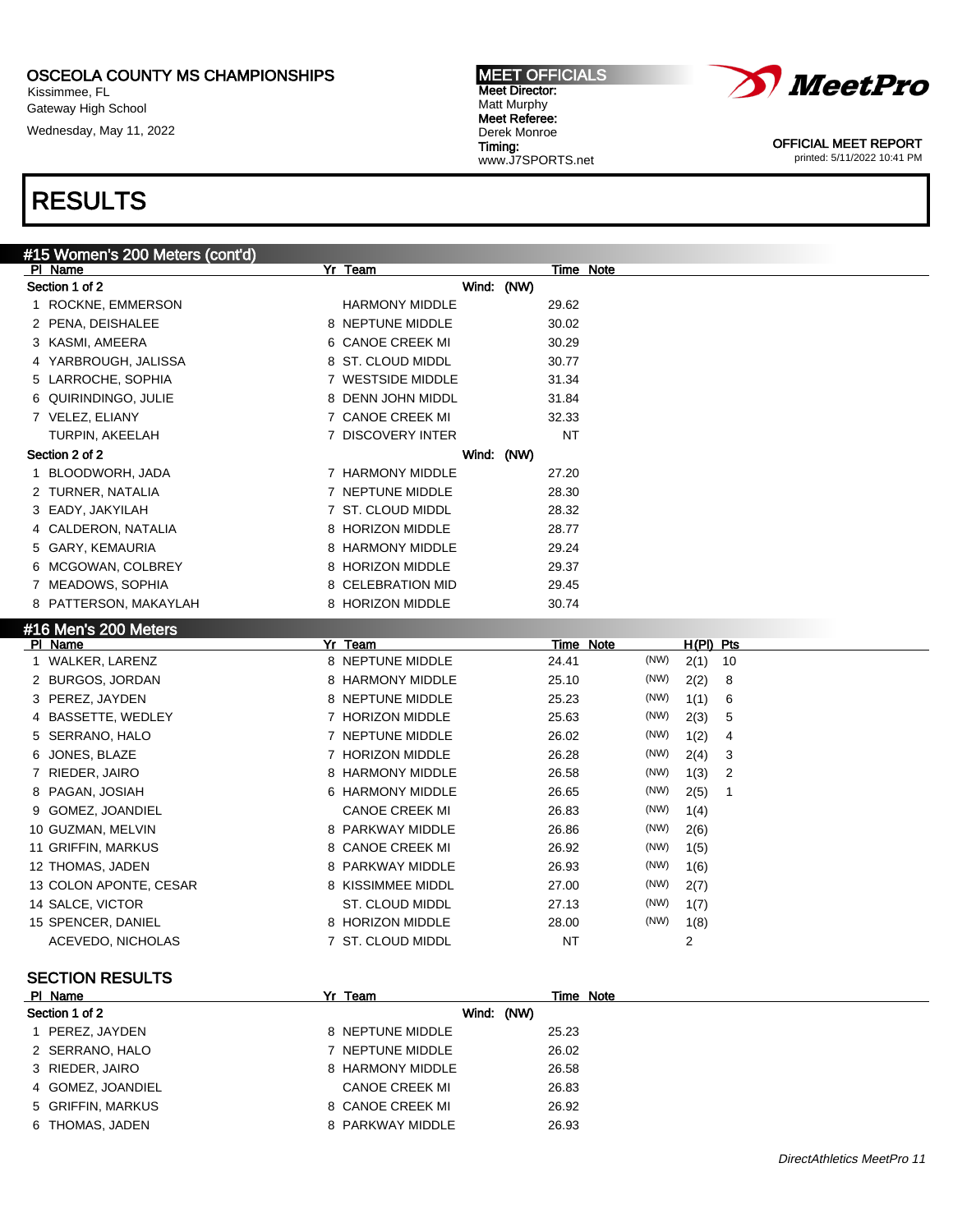Kissimmee, FL Gateway High School

Wednesday, May 11, 2022

#### MEET OFFICIALS Meet Director: Matt Murphy Meet Referee: Derek Monroe Timing: www.J7SPORTS.net



OFFICIAL MEET REPORT printed: 5/11/2022 10:41 PM

# RESULTS

| #16 Men's 200 Meters (cont'd)              |                                 |            |       |           |                             |       |                         |            |
|--------------------------------------------|---------------------------------|------------|-------|-----------|-----------------------------|-------|-------------------------|------------|
| PI Name                                    | Yr Team                         |            |       | Time Note |                             |       |                         |            |
| 7 SALCE, VICTOR                            | ST. CLOUD MIDDL                 |            |       | 27.13     |                             |       |                         |            |
| 8 SPENCER, DANIEL                          | 8 HORIZON MIDDLE                |            |       | 28.00     |                             |       |                         |            |
| Section 2 of 2                             |                                 | Wind: (NW) |       |           |                             |       |                         |            |
| 1 WALKER, LARENZ                           | 8 NEPTUNE MIDDLE                |            |       | 24.41     |                             |       |                         |            |
| 2 BURGOS, JORDAN                           | 8 HARMONY MIDDLE                |            |       | 25.10     |                             |       |                         |            |
| 3 BASSETTE, WEDLEY                         | 7 HORIZON MIDDLE                |            |       | 25.63     |                             |       |                         |            |
| 4 JONES, BLAZE                             | 7 HORIZON MIDDLE                |            |       | 26.28     |                             |       |                         |            |
| 5 PAGAN, JOSIAH                            | 6 HARMONY MIDDLE                |            |       | 26.65     |                             |       |                         |            |
| 6 GUZMAN, MELVIN                           | 8 PARKWAY MIDDLE                |            |       | 26.86     |                             |       |                         |            |
| 7 COLON APONTE, CESAR                      | 8 KISSIMMEE MIDDL               |            |       | 27.00     |                             |       |                         |            |
| ACEVEDO, NICHOLAS                          | 7 ST. CLOUD MIDDL               |            |       | <b>NT</b> |                             |       |                         |            |
| #17 Women's 4 x 400m Relay                 |                                 |            |       |           |                             |       |                         |            |
| PI Team<br>1 CELEBRATION MIDDLE SCHOOL (A) |                                 |            |       |           | <b>Time Note</b><br>4:49.67 |       | Pts<br>10               |            |
| 2 HARMONY MIDDLE SCHOOL (A)                |                                 |            |       |           | 4:52.72                     |       | 8                       |            |
| 3 NEPTUNE MIDDLE SCHOOL (A)                |                                 |            |       |           | 4:59.94                     |       | 6                       |            |
|                                            |                                 |            |       |           |                             |       |                         |            |
| 1) MARINO, ALYSSA 8                        | 2) URBAN, TRINITY 8             |            |       |           |                             |       |                         |            |
| 3) RIVERA, EVANA 8                         | 4) DIAZ, LIA 8                  |            |       |           |                             |       |                         |            |
| 4 ST. CLOUD MIDDLE SCHOOL (A)              |                                 |            |       |           | 5:08.19                     |       | 5                       |            |
| 5 HORIZON MIDDLE SCHOOL (A)                |                                 |            |       |           | 5:19.91                     |       | 4                       |            |
| 1) CHARLES, CIERRA 7                       | 2) PEREZ, AGLAE 8               |            |       |           |                             |       |                         |            |
| 3) WILLIAMS, JAZLENA 8                     | 4) BROWN, LENICEA 7             |            |       |           |                             |       |                         |            |
| 6 CANOE CREEK MIDDLE SCHOOL (A)            |                                 |            |       |           | 5:54.03                     |       | 3                       |            |
|                                            |                                 |            |       |           |                             |       |                         |            |
| #18 Men's 4 x 400m Relay                   |                                 |            |       |           | <b>Time Note</b>            |       | <b>Pts</b>              |            |
| PI Team<br>1 NEPTUNE MIDDLE SCHOOL (A)     |                                 |            |       |           | 4:00.06                     |       | 10                      |            |
| 1) ROMERO, JOSEPH 8                        | 2) ZAMOR, JACOB 7               |            |       |           |                             |       |                         |            |
|                                            |                                 |            |       |           |                             |       |                         |            |
| 3) IGLESIAS, EINAR 7                       | 4) FABO, FABIANO 8              |            |       |           |                             |       |                         |            |
| 2 ST. CLOUD MIDDLE SCHOOL (A)              |                                 |            |       |           | 4:13.25                     |       | 8                       |            |
| 3 CELEBRATION MIDDLE SCHOOL (A)            |                                 |            |       |           | 4:19.29                     |       | 6                       |            |
| 4 HORIZON MIDDLE SCHOOL (A)                |                                 |            |       |           | 4:22.56                     |       | 5                       |            |
| 1) ADOBAYA, JOHN 7                         | 2) EXILES, JEFTAH 6             |            |       |           |                             |       |                         |            |
| 3) WHARDON, ADEN 6                         | 4) LOPEZ, JORDAN 8              |            |       |           |                             |       |                         |            |
| 5 CANOE CREEK MIDDLE SCHOOL (A)            |                                 |            |       |           | 4:30.39                     |       |                         |            |
| 6 WESTSIDE MIDDLE SCHOOL (A)               |                                 |            |       |           | 5:53.22                     |       | 3                       |            |
| 1) CHRISTIE, DAVID 6                       | 2) CASTANDA, RICARDO 6          |            |       |           |                             |       |                         |            |
| 3) HOSTOS, SEBASTIAN 6                     | 4) WORRELL, AMARI 8             |            |       |           |                             |       |                         |            |
| HARMONY MIDDLE SCHOOL (A)                  |                                 |            |       |           | DQ 4th                      |       |                         |            |
|                                            |                                 |            |       |           |                             |       |                         |            |
| #19 Men's High Jump                        |                                 |            |       |           |                             |       |                         |            |
| ADVANCE BY 2" / O= MAKE, X= MISS, P= PASS  |                                 |            |       |           |                             |       |                         |            |
| PI Name                                    | 4' 0"<br>Yr Team<br><u>Mark</u> | 4' 2"      | 4' 4" | 4' 6"     | $4'8''$ $4'10''$            | 5' 0" | 5'6''<br>5' 2"<br>5' 4" | <b>Pts</b> |
| 1 TORRES, ELIAS                            | 8 NEPTUNE MI5' 4"<br>O          | O          | O     | O         | O<br>O                      | O     | XO<br>XX<br>$\circ$     | 10         |

DirectAthletics MeetPro 12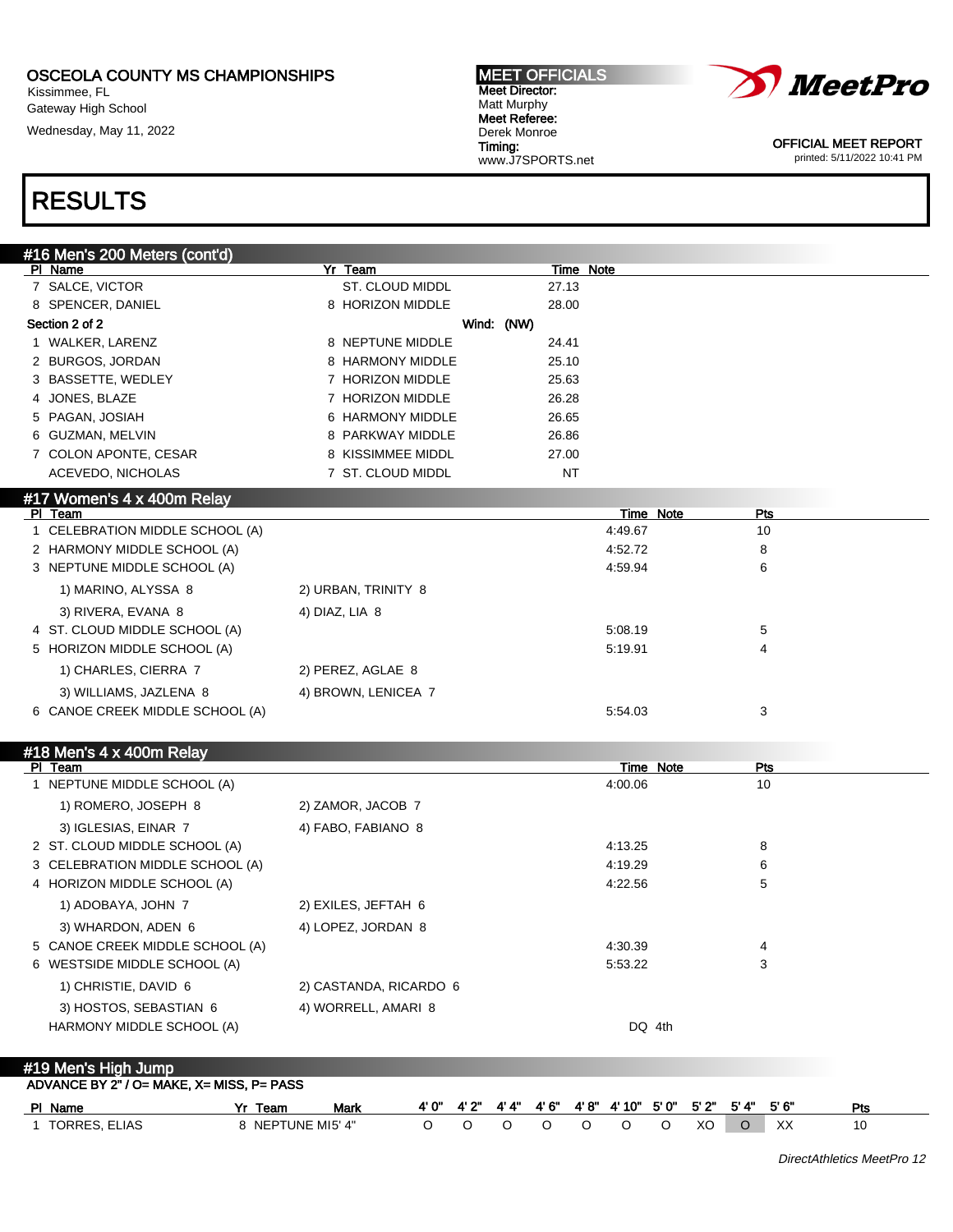Kissimmee, FL Gateway High School

Wednesday, May 11, 2022





OFFICIAL MEET REPORT printed: 5/11/2022 10:41 PM

## RESULTS

## #19 Men's High Jump (cont'd)

| PI Name              | Yr Team            | <b>Mark</b> | 4' 0"   | 4'2"    | 4' 4"    | 4' 6"    | 4'8"    | 4' 10"  | 5'0"    | 5'2" | 5' 4" | 5'6'' | <b>Pts</b> |
|----------------------|--------------------|-------------|---------|---------|----------|----------|---------|---------|---------|------|-------|-------|------------|
| 2 SANTINI, ETHAN     | 8 ST. CLOUD 5'0"   |             | O       | O       | $\circ$  | $\circ$  | $\circ$ | O       | $\circ$ | XX   |       |       | 8          |
| 3 GARDNER, SAWYER    | 8 CELEBRATI 4' 10" |             | O       | O       | $\circ$  | $\circ$  | XO      | $\circ$ | XX      |      |       |       | 6          |
| 4 WORRELL, AMARI     | 8 WESTSIDE 4'8"    |             | O       | $\circ$ | $\circ$  | XO.      | $\circ$ | XX      |         |      |       |       | 5          |
| 5 ANTLE, ETHAN       | 7 NEPTUNE MI4' 8"  |             | $\circ$ | O       | $\circ$  | O        | XO.     | XX      |         |      |       |       | 4          |
| 6 MAURO, DOMINIC     | 8 HARMONY M4' 6"   |             | O       | O       | O        | $\Omega$ | XX      |         |         |      |       |       | 3          |
| 7 JUSTE, STANLEY     | 7 ST. CLOUD 4'6"   |             | O       | O       | XO       | $\circ$  | XX      |         |         |      |       |       | 2          |
| 8 FABO, FABIANO      | 8 NEPTUNE MI4' 4"  |             | $\circ$ | O       | $\circ$  | XX       |         |         |         |      |       |       | 0.33       |
| 8 ROBB, BRYCSEN      | 6 HARMONY M4' 4"   |             | $\circ$ | $\circ$ | $\circ$  | XX       |         |         |         |      |       |       | 0.33       |
| 8 JELLEY, TIEGE      | 7 CELEBRATI 4' 4"  |             | $\circ$ | $\circ$ | $\Omega$ | XX       |         |         |         |      |       |       | 0.33       |
| 11 MILLAN, MARLON    | 8 WESTSIDE 4'4"    |             | O       | O       | XO       | XX       |         |         |         |      |       |       |            |
| 12 CORREA, ALEJANDRO | 7 CELEBRATI 4'2"   |             | O       | XO      | XX       |          |         |         |         |      |       |       |            |

#### #20 Women's High Jump ADVANCE BY 2"/ O = MAKE,  $X =$  MISS, P = PASS

| PI Name              | Yr Team            | <b>Mark</b> | 3' 6"      | 3'8"       | 3'10"     | 4' 0"          | 4' 2"   | 4' 4"   | 4' 6"   | 4'8'' | Pts |
|----------------------|--------------------|-------------|------------|------------|-----------|----------------|---------|---------|---------|-------|-----|
| 1 VICKERS, SAMANTHA  | 7 HARMONY M4' 6"   |             | O          | $\circ$    | XO        | $\circ$        | $\circ$ | $\circ$ | $\circ$ | XX    | 10  |
| 2 HUSBANDS, ELLAH    | 8 HARMONY M4' 4"   |             | <b>PPP</b> | $\circ$    | $\circ$   | O              | $\circ$ | XO      | XX      |       | 8   |
| 3 PENA, DEISHALEE    | 8 NEPTUNE MI4' 2"  |             | <b>PP</b>  | <b>PP</b>  | $\circ$   | O              | XO      | XX      |         |       | 5.5 |
| 3 VARGO, ALYSSA      | 8 HARMONY M4' 2"   |             | O          | $\circ$    | $\circ$   | O              | XO.     | XX      |         |       | 5.5 |
| 5 MOORE, CHELSEA     | 8 CELEBRATI 4'0"   |             | <b>PP</b>  | <b>PP</b>  | <b>PP</b> | $\circ$        | XX      |         |         |       | 3   |
| 5 MARKS, ALEXIS      | 6 WESTSIDE 4'0"    |             | <b>PP</b>  | <b>PP</b>  | $\circ$   | $\circ$        | XX      |         |         |       | 3   |
| 5 CORDERO, NEVAEH    | 6 NEPTUNE MI4' 0"  |             | PP.        | <b>PP</b>  | <b>PP</b> | $\circ$        | XX      |         |         |       | 3   |
| 8 NOPPER, PAYTYN     | 6 CANOE CRE 4' 0"  |             | $\circ$    | XO         | XO        | X <sub>O</sub> | XX      |         |         |       |     |
| 9 CARVARA, EMILY     | 8 NEPTUNE MI3' 10" |             | <b>PPP</b> | <b>PPP</b> | $\circ$   | XX             |         |         |         |       |     |
| 9 EADY, JAKYILAH     | 7 ST. CLOUD 3' 10" |             | O          | $\circ$    | $\Omega$  | XX             |         |         |         |       |     |
| 9 DECESARE, GIGI     | 8 CELEBRATI 3' 10" |             | <b>PP</b>  | <b>PP</b>  | $\Omega$  | XX             |         |         |         |       |     |
| 12 THOMPSON, JULIANA | 6 ST. CLOUD 3'6"   |             | $\circ$    | XX         |           |                |         |         |         |       |     |
| HOWARD, MIKAILA      | 8 WESTSIDE         | <b>NH</b>   | XX         |            |           |                |         |         |         |       |     |

#### #21 Men's Long Jump MEASURE TO LESSER 1/4 INCH

| PI Name                                      | Yr Team              | <b>Mark</b> |      | Rnd 1       | Rnd 2       | Rnd 3 | Rnd 4 | Rnd 5 | Rnd 6 | $F(PI)$ Pts |                            |
|----------------------------------------------|----------------------|-------------|------|-------------|-------------|-------|-------|-------|-------|-------------|----------------------------|
| 1 WALKER, LARENZ                             | 8 NEPTUNE MI18' 9"   |             | (NW) | 18' 1"      | 18' 9"      |       |       |       |       | 1(1)        | - 10                       |
| 2 TORRES, ELIAS                              | 8 NEPTUNE MI16' 7"   |             | (NW) | 15' 8"      | 16'7''      |       |       |       |       | 1(2)        | - 8                        |
| 3 MEDINA-RODRIGUEZ, ANGEL                    | 8 HARMONY M16'3"     |             | (NW) | 16'3''      | <b>FOUL</b> |       |       |       |       | 1(3)        | - 6                        |
| 4 THOMAS, JADEN                              | 8 PARKWAY M15'8"     |             | (NW) | 14' 8"      | 15' 8''     |       |       |       |       | 1(4)        | - 5                        |
| 5 PAGAN, JOSIAH                              | 6 HARMONY M15'3"     |             | (NW) | 15'3''      | <b>FOUL</b> |       |       |       |       | 1(5)        | $\overline{4}$             |
| 6 FERNANDEZ, EDUARDO                         | 8 HORIZON MI 14' 10" |             | (NW) | <b>FOUL</b> | 14' 10"     |       |       |       |       | 2(1)        | - 3                        |
| 7 WETMORE, SEAN                              | 8 DENN JOHN 14' 5"   |             | (NW) | 14' 5"      | 13' 10"     |       |       |       |       | 2(2)        | $\overline{\phantom{0}}^2$ |
| 8 ROBB, BRYCSEN                              | 6 HARMONY M14' 0"    |             | (NW) | 14' 0"      | 13' 11"     |       |       |       |       | 2(3)        |                            |
| 9 GARCIA, OSCAR                              | 8 DENN JOHN 14' 0"   |             | (NW) | 12'7''      | 14'0''      |       |       |       |       | 2(4)        |                            |
| 10 LOPEZ, JORDAN                             | 8 HORIZON MI 13' 9"  |             | (NW) | <b>FOUL</b> | 13' 9"      |       |       |       |       | 1(6)        |                            |
| 11 LONG, STEVEN                              | 8 CELEBRATI 13'6"    |             | (NW) | <b>FOUL</b> | 13'6''      |       |       |       |       | 2(5)        |                            |
| 12 SANTIAGO, PETER                           | 8 CANOE CRE 13' 5"   |             | (NW) | <b>FOUL</b> | 13'5''      |       |       |       |       | 2(6)        |                            |
| 13 NUZZI, SEAN                               | 8 CELEBRATI 13' 0"   |             | (NW) | 13'0"       | 12' 10"     |       |       |       |       | 2(7)        |                            |
| 14 VONGPHRACHANH, MALECHI 7 CELEBRATI 12' 9" |                      |             | (NW) | 12' 9"      | <b>FOUL</b> |       |       |       |       | 2(8)        |                            |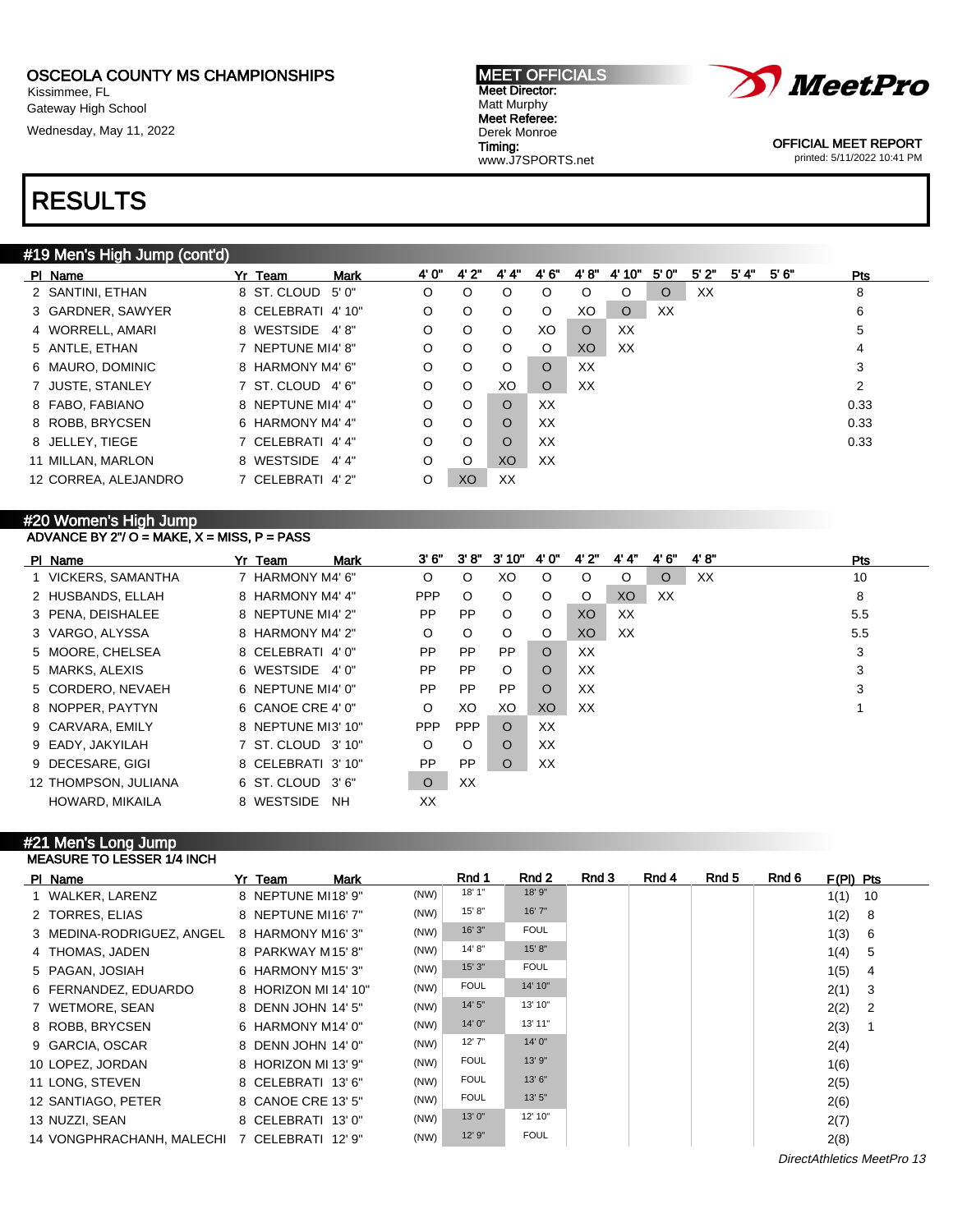Kissimmee, FL Gateway High School

Wednesday, May 11, 2022

#### MEET OFFICIALS Meet Director: Matt Murphy Meet Referee: Derek Monroe Timing: www.J7SPORTS.net



OFFICIAL MEET REPORT printed: 5/11/2022 10:41 PM

## RESULTS

| #21 Men's Long Jump (cont'd) |                    |             |                  |       |       |       |       |           |  |
|------------------------------|--------------------|-------------|------------------|-------|-------|-------|-------|-----------|--|
| Name<br>РI                   | Mark<br>Yr<br>Team | Rnd 1       | Rnd <sub>2</sub> | Rnd 3 | Rnd 4 | Rnd 5 | Rnd 6 | F(PI) Pts |  |
| JULIAN, ASHAUN               | 8 NEPTUNE MINM     | <b>FOUL</b> | <b>FOUL</b>      |       |       |       |       |           |  |
| SANTINI, ETHAN               | 8 ST. CLOUD<br>NM. | <b>FOUL</b> | <b>FOUL</b>      |       |       |       |       |           |  |
|                              |                    |             |                  |       |       |       |       |           |  |
| <b>FLIGHT RESULTS</b>        |                    |             |                  |       |       |       |       |           |  |

### FILIGHT RESULTS

| PI Name                   | Yr Team<br>Mark      |      | Rnd 1       | Rnd 2       |  | Rnd 3<br>Rnd 4<br>Rnd 5 |
|---------------------------|----------------------|------|-------------|-------------|--|-------------------------|
| Flight 1 of 2             |                      |      |             |             |  |                         |
| 1 WALKER, LARENZ          | 8 NEPTUNE MI18' 9"   | (NW) | 18' 1"      | 18' 9"      |  |                         |
| 2 TORRES, ELIAS           | 8 NEPTUNE MI16'7"    | (NW) | 15'8"       | 16'7"       |  |                         |
| 3 MEDINA-RODRIGUEZ, ANGEL | 8 HARMONY M16'3"     | (NW) | 16'3''      | <b>FOUL</b> |  |                         |
| 4 THOMAS, JADEN           | 8 PARKWAY M15'8"     | (NW) | 14'8"       | 15' 8"      |  |                         |
| 5 PAGAN, JOSIAH           | 6 HARMONY M15' 3"    | (NW) | 15'3''      | <b>FOUL</b> |  |                         |
| 6 LOPEZ, JORDAN           | 8 HORIZON MI 13' 9"  | (NW) | <b>FOUL</b> | 13' 9"      |  |                         |
| <b>JULIAN, ASHAUN</b>     | 8 NEPTUNE MINM       |      | <b>FOUL</b> | <b>FOUL</b> |  |                         |
| SANTINI, ETHAN            | 8 ST. CLOUD NM       |      | <b>FOUL</b> | <b>FOUL</b> |  |                         |
| Flight 2 of 2             |                      |      |             |             |  |                         |
| 1 FERNANDEZ, EDUARDO      | 8 HORIZON MI 14' 10" | (NW) | <b>FOUL</b> | 14' 10"     |  |                         |
| 2 WETMORE, SEAN           | 8 DENN JOHN 14' 5"   | (NW) | 14'5''      | 13' 10"     |  |                         |
| 3 ROBB, BRYCSEN           | 6 HARMONY M14' 0"    | (NW) | 14' 0"      | 13' 11"     |  |                         |
| 4 GARCIA, OSCAR           | 8 DENN JOHN 14' 0"   | (NW) | 12'7''      | 14'0''      |  |                         |
| 5 LONG, STEVEN            | 8 CELEBRATI 13'6"    | (NW) | <b>FOUL</b> | 13' 6"      |  |                         |
| 6 SANTIAGO, PETER         | 8 CANOE CRE 13' 5"   | (NW) | <b>FOUL</b> | 13' 5"      |  |                         |
| 7 NUZZI, SEAN             | 8 CELEBRATI 13' 0"   | (NW) | 13' 0"      | 12' 10"     |  |                         |
| 8 VONGPHRACHANH, MALECHI  | 7 CELEBRATI 12' 9"   | (NW) | 12' 9"      | <b>FOUL</b> |  |                         |

#### #22 Women's Long Jump MEASURE TO LESSER 1/4 INCH

| PI Name               | Yr Team<br><b>Mark</b> |      | Rnd 1       | Rnd 2       | Rnd 3 | Rnd 4 | Rnd 5 | Rnd 6 | $F(PI)$ Pts    |
|-----------------------|------------------------|------|-------------|-------------|-------|-------|-------|-------|----------------|
| 1 PENA, DEISHALEE     | 8 NEPTUNE MI15' 8"     | (NW) | 15' 8"      | 13' 9"      |       |       |       |       | 1(1)<br>10     |
| 2 VARGO, ALYSSA       | 8 HARMONY M15' 5"      | (NW) | <b>FOUL</b> | 15' 5"      |       |       |       |       | 1(2)<br>8      |
| 3 BLOODWORH, JADA     | 7 HARMONY M14' 2"      | (NW) | 14' 0"      | 14' 2"      |       |       |       |       | 1(3)<br>6      |
| 4 TURNER, NATALIA     | 7 NEPTUNE MI14' 0"     | (NW) | 14' 0"      | <b>FOUL</b> |       |       |       |       | 2(1)<br>5      |
| 5 DIAZ, LIA           | 8 NEPTUNE MI13' 9"     | (NW) | 13' 9"      | 13'8"       |       |       |       |       | 1(4)<br>4      |
| 6 BAGUER, CHRISTINE   | 6 BELLALAGO 13' 5"     | (NW) | 13' 5"      | 13'2"       |       |       |       |       | 1(5)<br>3      |
| 7 STANLEY, KEYANNA    | 7 HORIZON MI 13' 4"    | (NW) | 13'3''      | 13' 4"      |       |       |       |       | 1(6)<br>2      |
| 8 MOORE, CHELSEA      | 8 CELEBRATI 13' 0"     | (NW) | 13' 0"      | 12' 2"      |       |       |       |       | 2(2)<br>-1     |
| 9 BRACY, KAIA         | 8 HARMONY M12' 7"      | (NW) | 12'7''      | <b>FOUL</b> |       |       |       |       | 2(3)           |
| 10 LORGEAT, SAMARAH   | 8 CANOE CRE 11' 11"    | (NW) | 11'11"      | <b>FOUL</b> |       |       |       |       | 2(4)           |
| 11 MARKS, ALEXIS      | 6 WESTSIDE<br>11'7"    | (NW) | 11'7''      | 11'1"       |       |       |       |       | 2(5)           |
| 12 SANTIAGO, SERENA   | 7 CELEBRATI 11' 4"     | (NW) | 11'4"       | <b>FOUL</b> |       |       |       |       | 2(6)           |
| 13 RIVERA, ADRYANA    | CANOE CRE 11' 1"       | (NW) | 11'1"       | 11'1"       |       |       |       |       | 2(7)           |
| BELL, CHAVORIA        | 8 ST. CLOUD NM         |      | <b>FOUL</b> | <b>FOUL</b> |       |       |       |       |                |
| LABOY, NYLA           | 7 DENN JOHN NM         |      |             |             |       |       |       |       |                |
| VENZEN, BRIHANNA      | 7 DENN JOHN NM         |      |             |             |       |       |       |       | $\overline{2}$ |
| <b>FLIGHT RESULTS</b> |                        |      |             |             |       |       |       |       |                |
| PI Name               | Mark<br>Yr Team        |      | Rnd 1       | Rnd 2       | Rnd 3 | Rnd 4 | Rnd 5 | Rnd 6 |                |

Flight 1 of 2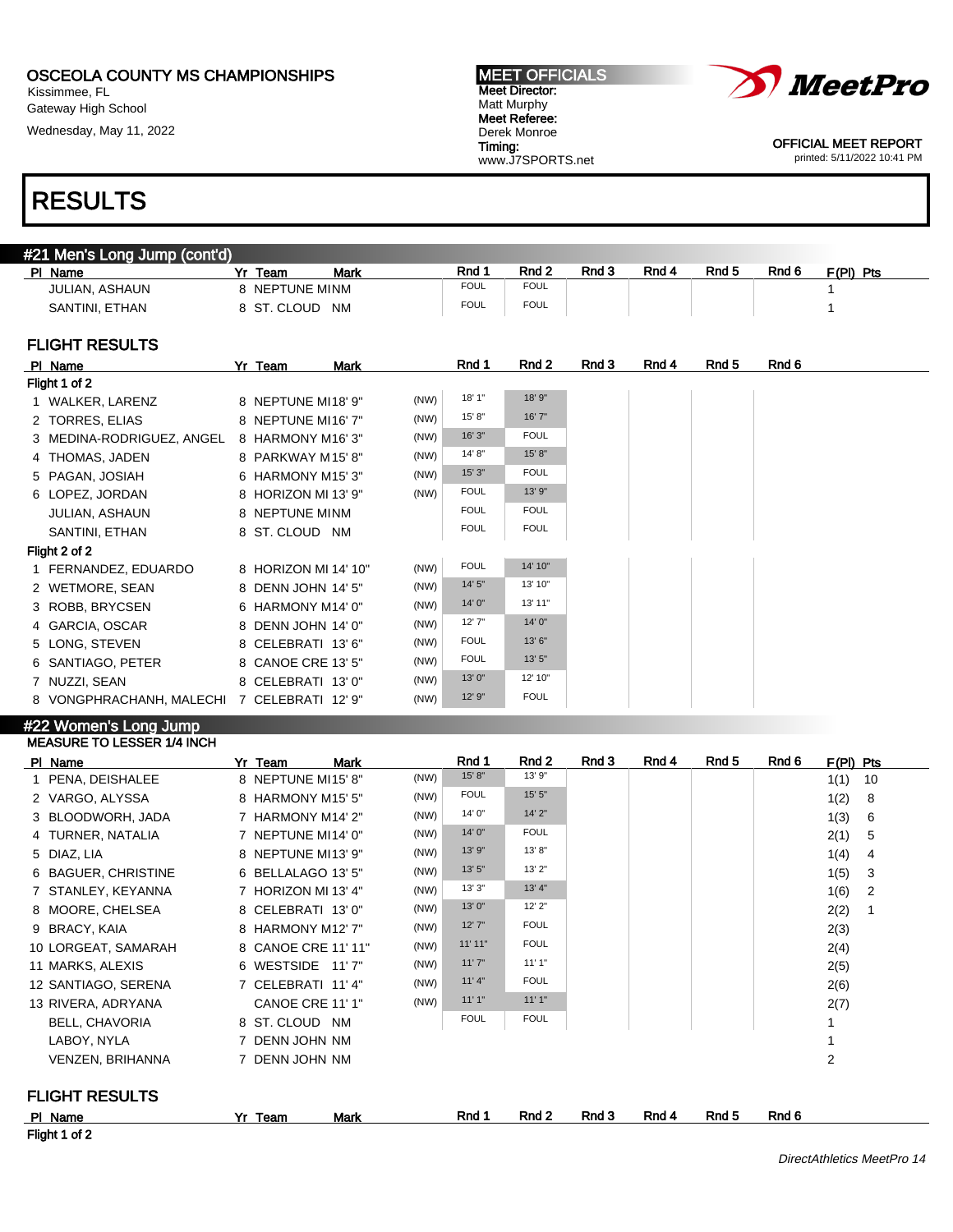Kissimmee, FL Gateway High School Wednesday, May 11, 2022



Meet Director: Matt Murphy Meet Referee: Derek Monroe Timing: www.J7SPORTS.net

MEET OFFICIALS

OFFICIAL MEET REPORT printed: 5/11/2022 10:41 PM

# RESULTS

## #22 Women's Long Jump (cont'd)

| PI Name                 | Yr Team<br><b>Mark</b> |      | Rnd 1       | Rnd 2       | Rnd 3 | Rnd 4 | Rnd 5 | Rnd 6 |
|-------------------------|------------------------|------|-------------|-------------|-------|-------|-------|-------|
| 1 PENA, DEISHALEE       | 8 NEPTUNE MI15'8"      | (NW) | 15' 8''     | 13' 9"      |       |       |       |       |
| 2 VARGO, ALYSSA         | 8 HARMONY M15' 5"      | (NW) | <b>FOUL</b> | 15' 5"      |       |       |       |       |
| 3 BLOODWORH, JADA       | 7 HARMONY M14' 2"      | (NW) | 14' 0"      | 14'2"       |       |       |       |       |
| 4 DIAZ, LIA             | 8 NEPTUNE MI13' 9"     | (NW) | 13' 9"      | 13' 8"      |       |       |       |       |
| 5 BAGUER, CHRISTINE     | 6 BELLALAGO 13' 5"     | (NW) | 13'5''      | 13'2"       |       |       |       |       |
| 6 STANLEY, KEYANNA      | 7 HORIZON MI 13' 4"    | (NW) | 13'3''      | 13' 4"      |       |       |       |       |
| <b>BELL, CHAVORIA</b>   | 8 ST. CLOUD NM         |      | <b>FOUL</b> | <b>FOUL</b> |       |       |       |       |
| LABOY, NYLA             | 7 DENN JOHN NM         |      |             |             |       |       |       |       |
| Flight 2 of 2           |                        |      |             |             |       |       |       |       |
| 1 TURNER, NATALIA       | 7 NEPTUNE MI14' 0"     | (NW) | 14' 0"      | <b>FOUL</b> |       |       |       |       |
| 2 MOORE, CHELSEA        | 8 CELEBRATI 13'0"      | (NW) | 13'0''      | 12'2''      |       |       |       |       |
| 3 BRACY, KAIA           | 8 HARMONY M12' 7"      | (NW) | 12'7''      | <b>FOUL</b> |       |       |       |       |
| 4 LORGEAT, SAMARAH      | 8 CANOE CRE 11' 11"    | (NW) | 11'11"      | <b>FOUL</b> |       |       |       |       |
| 5 MARKS, ALEXIS         | 6 WESTSIDE 11'7"       | (NW) | 11'7''      | 11'1"       |       |       |       |       |
| 6 SANTIAGO, SERENA      | 7 CELEBRATI 11'4"      | (NW) | 11' 4"      | <b>FOUL</b> |       |       |       |       |
| 7 RIVERA, ADRYANA       | CANOE CRE 11' 1"       | (NW) | 11'1"       | 11'1"       |       |       |       |       |
| <b>VENZEN, BRIHANNA</b> | 7 DENN JOHN NM         |      |             |             |       |       |       |       |
|                         |                        |      |             |             |       |       |       |       |

#### #23 Men's Triple Jump MEASURE TO LESSER 1/4 INCH

| PI Name                  | Yr Team             | <b>Mark</b> |      | Rnd 1       | Rnd 2       | Rnd 3 | Rnd 4 | Rnd 5 | Rnd 6 | <b>Pts</b> |
|--------------------------|---------------------|-------------|------|-------------|-------------|-------|-------|-------|-------|------------|
| 1 FABO, FABIANO          | 8 NEPTUNE MI34' 2"  |             | (NW) | 31' 4''     | 34' 2"      |       |       |       |       | 10         |
| 2 TORRES, ELIAS          | 8 NEPTUNE MI34' 0"  |             | (NW) | 34' 0"      | 33' 9"      |       |       |       |       | 8          |
| 3 JUSTE, STANLEY         | 7 ST. CLOUD 32' 8"  |             | (NW) | 32' 2"      | 32' 8"      |       |       |       |       | 6          |
| 4 FERNANDEZ, EDUARDO     | 8 HORIZON MI 32' 8" |             | (NW) | 29' 7"      | 32' 8"      |       |       |       |       | 5          |
| 5 ROBB, BRYCSEN          | 6 HARMONY M32' 7"   |             | (NW) | 32' 7"      | 32' 5"      |       |       |       |       | 4          |
| 6 ANTLE, ETHAN           | 7 NEPTUNE MI32' 4"  |             | (NW) | $32'$ 4"    | 31'6''      |       |       |       |       | 3          |
| 7 PAGAN, JOSIAH          | 6 HARMONY M31' 1"   |             | (NW) | 30' 0"      | 31'1''      |       |       |       |       | 2          |
| 8 WETMORE, SEAN          | 8 DENN JOHN 30' 5"  |             | (NW) | 30' 5"      | 28' 10"     |       |       |       |       |            |
| 9 VONGPHRACHANH, MALECHI | 7 CELEBRATI 29'11"  |             | (NW) | 29' 11"     | <b>FOUL</b> |       |       |       |       |            |
| 10 THOMPSON, JEDIDIAH    | 7 ST. CLOUD 29' 0"  |             | (NW) | <b>FOUL</b> | 29' 0"      |       |       |       |       |            |
| 11 NUZZI, JOHN           | 7 CELEBRATI 27' 10" |             | (NW) | <b>FOUL</b> | 27' 10"     |       |       |       |       |            |
| 12 GUIDICE, MICHAEL      | 6 CELEBRATI 26'6"   |             | (NW) | 26' 6"      | 26' 0"      |       |       |       |       |            |
| <b>GRIFFIN, HOWIE</b>    | 8 HARMONY MNM       |             |      | <b>FOUL</b> | <b>FOUL</b> |       |       |       |       |            |

#### #24 Women's Triple Jump MEASURE TO LESSER 1/4 INCH

| PI Name              | Yr Team             | <b>Mark</b> |      | Rnd 1    | Rnd 2       | Rnd 3 | Rnd 4 | Rnd 5 | Rnd 6 | <b>Pts</b> |
|----------------------|---------------------|-------------|------|----------|-------------|-------|-------|-------|-------|------------|
| 1 CALDERON, NATALIA  | 8 HORIZON MI 34' 8" |             | (NW) | 31'3''   | 34' 8"      |       |       |       |       | 10         |
| 2 HUSBANDS, ELLAH    | 8 HARMONY M30' 2"   |             | (NW) | 30'1"    | 30'2"       |       |       |       |       | 8          |
| 3 COATS, MARISSA     | 8 DENN JOHN 29' 8"  |             | (NW) | 29' 8"   | <b>FOUL</b> |       |       |       |       | 6          |
| 4 BELL, CHAVORIA     | 8 ST. CLOUD 29' 7"  |             | (NW) | 29' 7"   | 29' 0"      |       |       |       |       | 5          |
| 5 ASHLEY, LILLY      | 7 HARMONY M29' 2"   |             | (NW) | 29' 2"   | 27' 10"     |       |       |       |       | 4          |
| 6 BLOODWORH, JADA    | 7 HARMONY M27' 4"   |             | (NW) | $27'$ 4" | <b>FOUL</b> |       |       |       |       | 3          |
| 7 DECESARE, JULIETTA | 8 CELEBRATI 26'3"   |             | (NW) | 25' 0"   | 26' 3"      |       |       |       |       | 2          |
| 8 CARVARA, EMILY     | 8 NEPTUNE MI25' 8"  |             | (NW) | 25' 8"   | 21'7''      |       |       |       |       |            |
| 9 DEMEGLIO, HAILEY   | 7 CANOE CRE 24' 10" |             | (NW) | 24' 10"  | <b>FOUL</b> |       |       |       |       |            |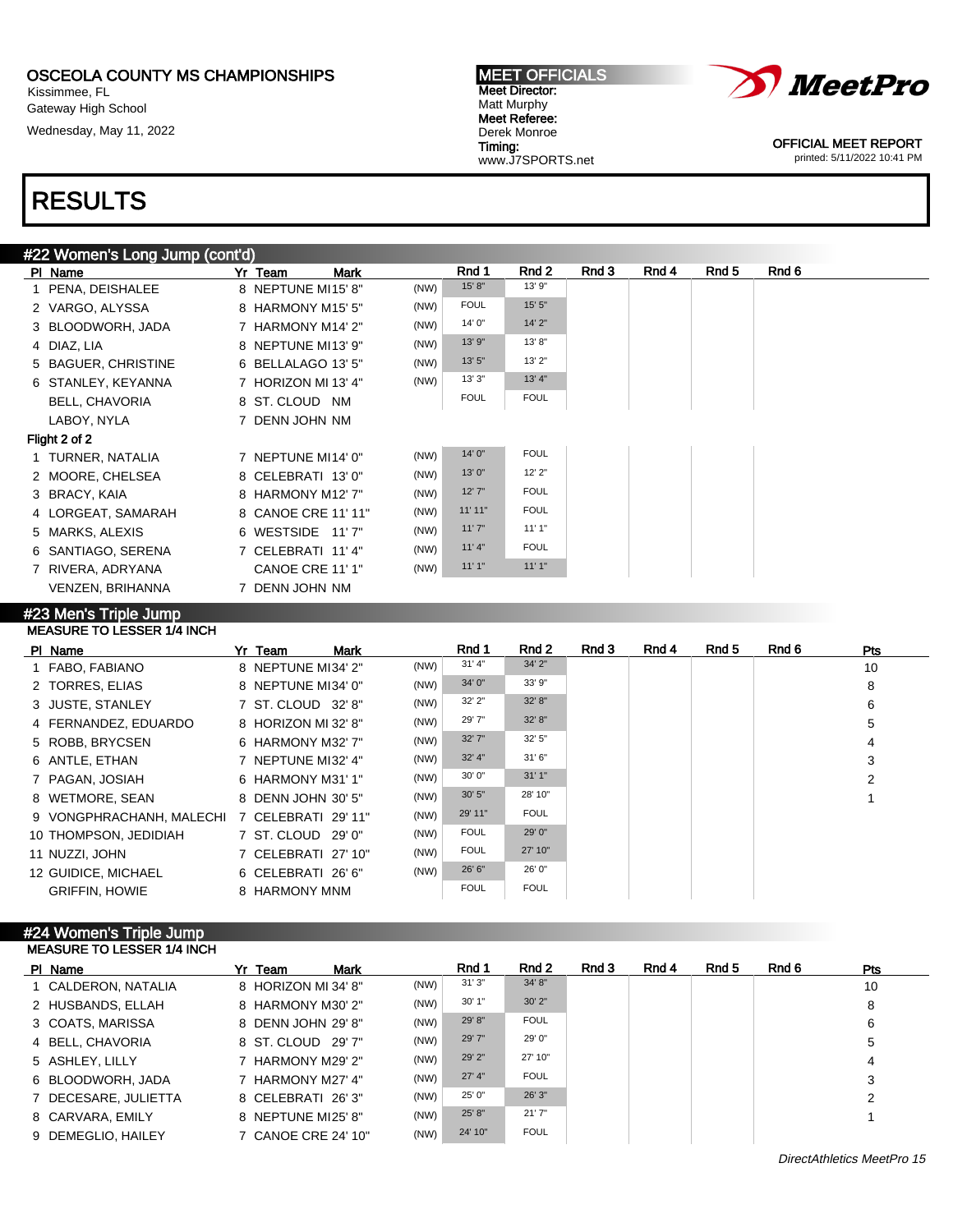Kissimmee, FL Gateway High School

Wednesday, May 11, 2022

#### MEET OFFICIALS Meet Director: Matt Murphy Meet Referee: Derek Monroe Timing: www.J7SPORTS.net



OFFICIAL MEET REPORT printed: 5/11/2022 10:41 PM

## RESULTS

| #24 Women's Triple Jump (cont'd) |                    |      |             |             |       |       |       |       |     |
|----------------------------------|--------------------|------|-------------|-------------|-------|-------|-------|-------|-----|
| PL<br>Name                       | Mark<br>Team       |      | Rnd         | Rnd 2       | Rnd 3 | Rnd 4 | Rnd 5 | Rnd 6 | Pts |
| 10 CORDERO, NEVAEH               | 6 NEPTUNE MI23' 5" | (NW) | <b>FOUL</b> | 23' 5"      |       |       |       |       |     |
| PENA, DEISHALEE                  | NEPTUNE MINM       |      | <b>FOUL</b> | <b>FOUL</b> |       |       |       |       |     |

#### #25 Men's Shot Put MEASURE TO LESSER 0.5 INCHES

| PI Name                   | Mark<br>Yr Team      | Rnd 1   | Rnd 2      | Rnd 3 | Rnd 4 | Rnd 5 | Rnd 6 | $F(PI)$ Pts |              |
|---------------------------|----------------------|---------|------------|-------|-------|-------|-------|-------------|--------------|
| 1 MEDINA-RODRIGUEZ, ANGEL | 8 HARMONY M37' 3"    | 37' 3"  | 36' 3"     |       |       |       |       | 1(1)        | 10           |
| 2 WELLS, RYAN             | 8 HARMONY M37' 0"    | 37' 0"  | 36' 0"     |       |       |       |       | 1(2)        | -8           |
| 3 PEREZ, JAYDEN           | 8 NEPTUNE MI34' 10"  | 34' 6"  | 34' 10"    |       |       |       |       | 1(3)        | -6           |
| 4 BEVERLY, ANTHONY        | 8 KISSIMMEE 34' 5"   | 34' 4"  | 34' 5"     |       |       |       |       | 1(4)        | -5           |
| 5 COCKCROFT, JUDE         | 6 NEPTUNE MI34' 4"   | 33' 5"  | 34' 4"     |       |       |       |       | 1(5)        | 4            |
| 6 JONES, BLAZE            | 7 HORIZON MI 31' 11" | 31'11"  | 30' 4"     |       |       |       |       | 1(6)        | $\mathbf{3}$ |
| 7 HECTOR, CAMACHO         | 8 CELEBRATI 31'8"    | 31' 8'' | 30' 11"    |       |       |       |       | 2(1)        | - 2          |
| 8 GRIFFIN, MARKUS         | 8 CANOE CRE 31' 5"   | 31'5''  | 30' 8''    |       |       |       |       | 1(7)        |              |
| 9 EALY, MAKHI             | 8 ST. CLOUD 31'3"    | 31'3''  | 27' 11"    |       |       |       |       | 2(2)        |              |
| 10 HOWES, HINTON          | 8 CANOE CRE 31' 1"   | 31'1"   | 30' 6"     |       |       |       |       | 2(3)        |              |
| 11 VALENS, DARREN         | 8 HORIZON MI 30' 9"  | 26' 3"  | 30' 9"     |       |       |       |       | 2(4)        |              |
| 12 PETIT-FRERE, EZER      | 7 HARMONY M30' 7"    | 29' 7"  | 30'7''     |       |       |       |       | 2(5)        |              |
| 13 POLITE, KADEN          | PARKWAY M30' 0"      | 30'0''  | 29' 8"     |       |       |       |       | 2(6)        |              |
| 14 GARCIA, OSCAR          | 8 DENN JOHN 28' 10"  | 28' 10" | $27'$ $2"$ |       |       |       |       | 1(8)        |              |
| WALD, ABEL                | 7 ST. CLOUD NM       |         |            |       |       |       |       | 2           |              |
| QUINONES, PETER           | 8 CELEBRATI NM       |         |            |       |       |       |       | 2           |              |
|                           |                      |         |            |       |       |       |       |             |              |

## FLIGHT RESULTS

| PI Name                   | Yr Team             | Mark                 | Rnd 1   | Rnd 2   | Rnd 3 | Rnd 4 | Rnd 5 | Rnd 6 |
|---------------------------|---------------------|----------------------|---------|---------|-------|-------|-------|-------|
| Flight 1 of 2             |                     |                      |         |         |       |       |       |       |
| 1 MEDINA-RODRIGUEZ, ANGEL | 8 HARMONY M37' 3"   |                      | 37'3''  | 36' 3"  |       |       |       |       |
| 2 WELLS, RYAN             | 8 HARMONY M37' 0"   |                      | 37'0''  | 36' 0"  |       |       |       |       |
| 3 PEREZ, JAYDEN           |                     | 8 NEPTUNE MI34' 10"  | 34' 6"  | 34' 10" |       |       |       |       |
| 4 BEVERLY, ANTHONY        | 8 KISSIMMEE 34' 5"  |                      | 34' 4"  | 34' 5"  |       |       |       |       |
| 5 COCKCROFT, JUDE         | 6 NEPTUNE MI34' 4"  |                      | 33'5''  | 34' 4"  |       |       |       |       |
| 6 JONES, BLAZE            |                     | 7 HORIZON MI 31' 11" | 31' 11" | 30' 4"  |       |       |       |       |
| 7 GRIFFIN, MARKUS         | 8 CANOE CRE 31' 5"  |                      | 31'5''  | 30' 8"  |       |       |       |       |
| 8 GARCIA, OSCAR           |                     | 8 DENN JOHN 28' 10"  | 28' 10" | 27' 2"  |       |       |       |       |
| Flight 2 of 2             |                     |                      |         |         |       |       |       |       |
| 1 HECTOR, CAMACHO         | 8 CELEBRATI 31'8"   |                      | 31' 8'' | 30' 11" |       |       |       |       |
| 2 EALY, MAKHI             | 8 ST. CLOUD 31'3"   |                      | 31'3''  | 27' 11" |       |       |       |       |
| 3 HOWES, HINTON           | 8 CANOE CRE 31' 1"  |                      | 31'1''  | 30' 6"  |       |       |       |       |
| 4 VALENS, DARREN          | 8 HORIZON MI 30' 9" |                      | 26' 3"  | 30' 9"  |       |       |       |       |
| 5 PETIT-FRERE, EZER       | 7 HARMONY M30' 7"   |                      | 29' 7"  | 30' 7"  |       |       |       |       |
| 6 POLITE, KADEN           |                     | PARKWAY M30' 0"      | 30'0''  | 29' 8"  |       |       |       |       |
| WALD, ABEL                | 7 ST. CLOUD NM      |                      |         |         |       |       |       |       |
| QUINONES, PETER           | 8 CELEBRATI NM      |                      |         |         |       |       |       |       |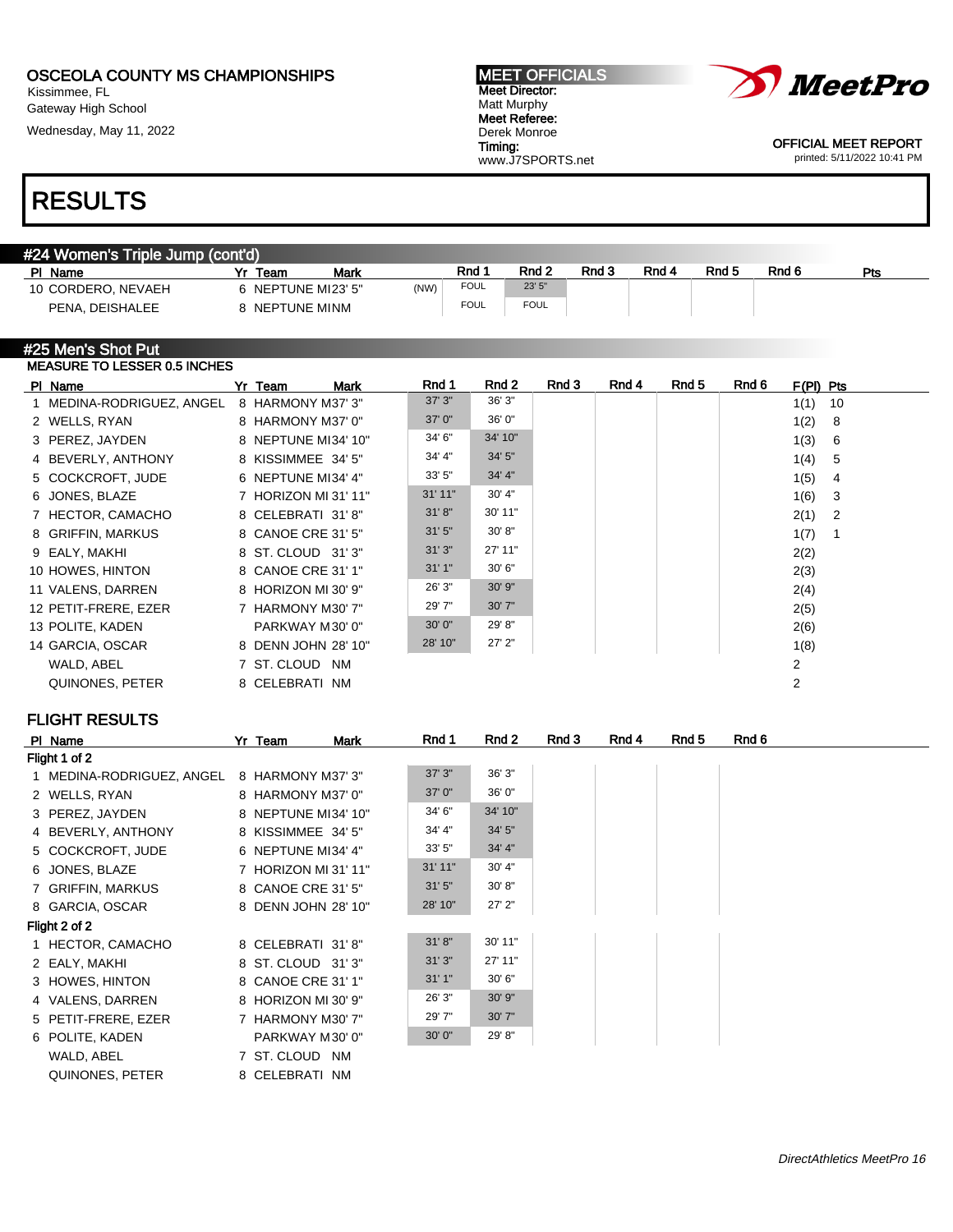Kissimmee, FL Gateway High School

Wednesday, May 11, 2022

#### MEET OFFICIALS Meet Director: Matt Murphy Meet Referee: Derek Monroe Timing: www.J7SPORTS.net



OFFICIAL MEET REPORT printed: 5/11/2022 10:41 PM

## RESULTS

#### #26 Women's Shot Put MEASURE TO LESSER 0.5 INCH

| PI Name                 | Yr Team             | Mark              | Rnd 1       | Rnd 2       | Rnd 3 | Rnd 4 | Rnd 5 | Rnd 6<br>$F(PI)$ Pts |                |
|-------------------------|---------------------|-------------------|-------------|-------------|-------|-------|-------|----------------------|----------------|
| 1 ASLAN, EMERSON        | 8 HARMONY M32' 8"   |                   | 32' 8"      | 31'9''      |       |       |       | 1(1)                 | 10             |
| 2 MCCALL, KIARRA        | 8 NEPTUNE MI31' 2"  |                   | 31'2"       | 31'1''      |       |       |       | 1(2)                 | 8              |
| 3 RIVERA, EVANA         | 8 NEPTUNE MI30' 4"  |                   | 27' 6"      | 30' 4"      |       |       |       | 1(3)                 | -6             |
| 4 FLAHERTY, BROOKE      | 8 NEPTUNE MI30' 0"  |                   | 30' 0"      | 26' 9"      |       |       |       | 1(4)                 | -5             |
| 5 SORROUGH, KINZIE      | 7 HARMONY M29' 2"   |                   | 28' 3"      | 29' 2"      |       |       |       | 2(1)                 | 4              |
| 6 BERRIOS, SYANI        | 7 CANOE CRE 27' 8"  |                   | 27' 8"      | 25' 5"      |       |       |       | 1(5)                 | -3             |
| 7 FROST, AUTUMN         | 7 ST. CLOUD 27' 7"  |                   | 27'5''      | 27'7''      |       |       |       | 1(6)                 | $\overline{2}$ |
| 8 PATTERSON, MAKAYLAH   | 8 HORIZON MI 27' 4" |                   | 27' 4''     | 25' 3"      |       |       |       | 1(7)                 |                |
| 9 WILLIAMS, ISA         | 8 CANOE CRE 25' 10" |                   | 25' 10"     | 25' 3"      |       |       |       | 2(2)                 |                |
| 10 CASTELLUCCI, MADISON |                     | ST. CLOUD 24' 10" | 24' 10"     | 24' 10"     |       |       |       | 2(3)                 |                |
| 11 MURRAY, AUBURN       | ST. CLOUD 24' 3"    |                   | 23' 9"      | 24' 3"      |       |       |       | 2(4)                 |                |
| 12 CONLEY, KAYLIE       | 8 HARMONY M23' 8"   |                   | 23' 8"      | 22' 10"     |       |       |       | 2(5)                 |                |
| 13 FLORIMON, AALIYAH    | 7 BELLALAGO 23' 8"  |                   | <b>FOUL</b> | 23' 8"      |       |       |       | 2(7)                 |                |
| 14 DECESARE, GIGI       | 8 CELEBRATI 21'11"  |                   | 21'11"      | <b>FOUL</b> |       |       |       | 2(7)                 |                |
| BRUNSON, GLORY          | 7 HORIZON MI NM     |                   | <b>FOUL</b> | <b>FOUL</b> |       |       |       |                      |                |
| MOISE, SHANIKA          | 7 HORIZON MI NM     |                   | <b>FOUL</b> | <b>FOUL</b> |       |       |       | $\overline{2}$       |                |

## FLIGHT RESULTS

| PI Name                | Yr Team             | <b>Mark</b> | Rnd 1       | Rnd 2       | Rnd 3 | Rnd 4 | Rnd 5 | Rnd 6 |
|------------------------|---------------------|-------------|-------------|-------------|-------|-------|-------|-------|
| Flight 1 of 2          |                     |             |             |             |       |       |       |       |
| 1 ASLAN, EMERSON       | 8 HARMONY M32' 8"   |             | 32' 8"      | 31'9''      |       |       |       |       |
| 2 MCCALL, KIARRA       | 8 NEPTUNE MI31' 2"  |             | 31'2"       | 31'1''      |       |       |       |       |
| 3 RIVERA, EVANA        | 8 NEPTUNE MI30' 4"  |             | 27' 6"      | 30' 4"      |       |       |       |       |
| 4 FLAHERTY, BROOKE     | 8 NEPTUNE MI30' 0"  |             | 30' 0"      | 26' 9"      |       |       |       |       |
| 5 BERRIOS, SYANI       | 7 CANOE CRE 27' 8"  |             | 27' 8''     | 25' 5"      |       |       |       |       |
| 6 FROST, AUTUMN        | 7 ST. CLOUD 27' 7"  |             | 27'5''      | 27'7''      |       |       |       |       |
| 7 PATTERSON, MAKAYLAH  | 8 HORIZON MI 27' 4" |             | 27' 4''     | 25' 3"      |       |       |       |       |
| BRUNSON, GLORY         | 7 HORIZON MI NM     |             | <b>FOUL</b> | <b>FOUL</b> |       |       |       |       |
| Flight 2 of 2          |                     |             |             |             |       |       |       |       |
| 1 SORROUGH, KINZIE     | 7 HARMONY M29' 2"   |             | 28' 3"      | 29' 2"      |       |       |       |       |
| 2 WILLIAMS, ISA        | 8 CANOE CRE 25' 10" |             | 25' 10"     | 25' 3"      |       |       |       |       |
| 3 CASTELLUCCI, MADISON | ST. CLOUD 24' 10"   |             | 24' 10"     | 24' 10"     |       |       |       |       |
| 4 MURRAY, AUBURN       | ST. CLOUD 24' 3"    |             | 23' 9"      | 24' 3"      |       |       |       |       |
| 5 CONLEY, KAYLIE       | 8 HARMONY M23' 8"   |             | 23' 8''     | 22' 10"     |       |       |       |       |
| 7 FLORIMON, AALIYAH    | 7 BELLALAGO 23' 8"  |             | <b>FOUL</b> | 23' 8"      |       |       |       |       |
| 7 DECESARE, GIGI       | 8 CELEBRATI 21'11"  |             | 21' 11"     | <b>FOUL</b> |       |       |       |       |
| MOISE, SHANIKA         | 7 HORIZON MI NM     |             | <b>FOUL</b> | <b>FOUL</b> |       |       |       |       |

#27 Men's Discus MEASURE TO LESSER INCH

| PI Name           | Yr Team             | Mark | Rnd 1    | Rnd 2       | Rnd 3 | Rnd 4 | Rnd 5 | Rnd 6 | $F(PI)$ Pts |      |
|-------------------|---------------------|------|----------|-------------|-------|-------|-------|-------|-------------|------|
| 1 EALY. MAKHI     | 8 ST. CLOUD 96'6"   |      | 96'6''   | 80' 1"      |       |       |       |       | 1(1)        | - 10 |
| 2 PEREZ. JAYDEN   | 8 NEPTUNE MI95' 11" |      | 95' 11"  | <b>FOUL</b> |       |       |       |       | 1(2)        | - 8  |
| 3 HOWES, HINTON   | 8 CANOE CRE 95' 6"  |      | 95'6''   | <b>FOUL</b> |       |       |       |       | 1(3)        | - 6  |
| 4 COCKCROFT, JUDE | 6 NEPTUNE MI87' 2"  |      | $87'$ 2" | <b>FOUL</b> |       |       |       |       | 1(4)        | - 5  |
| 5 VALENS, DARREN  | 8 HORIZON MI 85' 5" |      | 57'7''   | 85' 5"      |       |       |       |       | 1(5)        | -4   |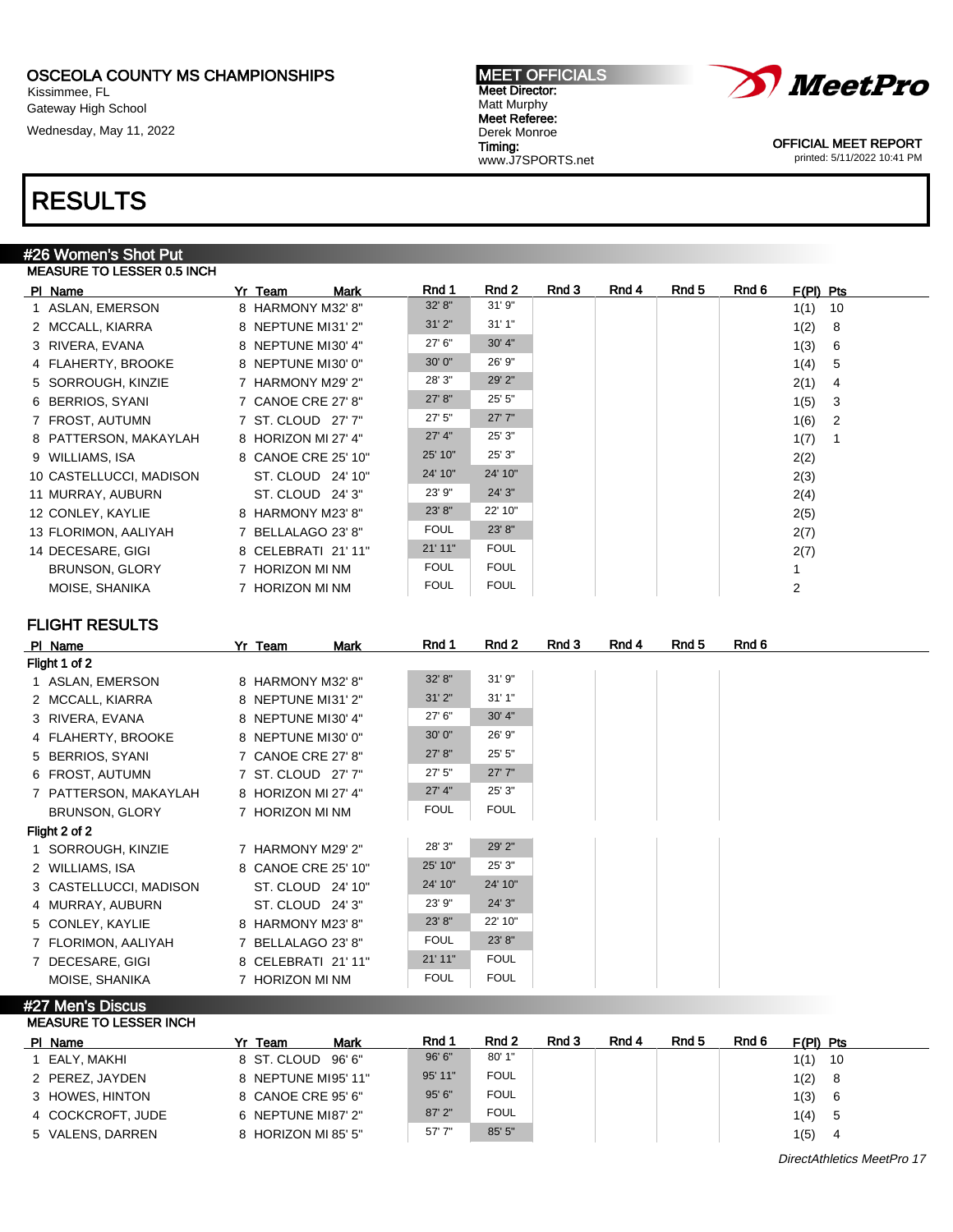Kissimmee, FL Gateway High School

Wednesday, May 11, 2022





OFFICIAL MEET REPORT printed: 5/11/2022 10:41 PM

## RESULTS

### #27 Men's Discus (cont'd) PIName 7r Team Mark Rnd 1 Rnd 2 Rnd 3 Rnd 4 Rnd 5 Rnd 6 F(PI) Pts 6 GRIFFIN, MARKUS 8 CANOE CRE 80' 3" FOUL 80' 3" | 2(1) 3 7 HECTOR, CAMACHO 8 CELEBRATI 68'8" FOUL 68'8" | 2(2) 2 8 WELLS, RYAN 8 HARMONY M68' 2" FOUL FOUL 1(6) 1<br>9 COPELAND JADEN ST CLOUD 63' 5" 57' 1" 63' 5" 2/3) 9 COPELAND, JADEN ST. CLOUD 63' 5" 57' 1" 63' 5" 2(3) 10 SNEDIKER, CALEB 7 CELEBRATI 62' 7" 62' 7" FOUL 2(4) 11 ROLLINS, ETHAN 6 WESTSIDE 52' 8" 49' 3" 52' 8" | 2(5) 12 FERNANDEZ, DARIEL 6 WESTSIDE 46' 6" 46' 6" 45' 5" 2(6) 13 LUCKETT, SEAN 6 WESTSIDE 45' 4" FOUL 45' 4" 2(7)<br>MEDINA-RODRIGUEZ ANGEL 8 HARMONY MNM FOUL FOUL FOUL 1 MEDINA-RODRIGUEZ, ANGEL 8 HARMONY MNM FOUL FOUL FOUL 1 WALD, ABEL 7 ST. CLOUD NM 1 QUINONES, PETER 8 CELEBRATI NM 2

## FLIGHT RESULTS

| PI Name                 | Yr Team             | Mark   | Rnd 1       | Rnd 2       | Rnd 3 | Rnd 4 | Rnd 5 | Rnd 6 |
|-------------------------|---------------------|--------|-------------|-------------|-------|-------|-------|-------|
| Flight 1 of 2           |                     |        |             |             |       |       |       |       |
| 1 EALY, MAKHI           | 8 ST. CLOUD 96'6"   |        | 96' 6"      | 80' 1"      |       |       |       |       |
| 2 PEREZ, JAYDEN         | 8 NEPTUNE MI95' 11" |        | 95' 11"     | <b>FOUL</b> |       |       |       |       |
| 3 HOWES, HINTON         | 8 CANOE CRE 95' 6"  |        | 95' 6"      | <b>FOUL</b> |       |       |       |       |
| 4 COCKCROFT, JUDE       | 6 NEPTUNE MI87' 2"  |        | 87' 2"      | <b>FOUL</b> |       |       |       |       |
| 5 VALENS, DARREN        | 8 HORIZON MI 85' 5" |        | 57'7"       | 85' 5"      |       |       |       |       |
| 6 WELLS, RYAN           | 8 HARMONY M68' 2"   |        | 68' 2"      | <b>FOUL</b> |       |       |       |       |
| MEDINA-RODRIGUEZ, ANGEL | 8 HARMONY MNM       |        | <b>FOUL</b> | <b>FOUL</b> |       |       |       |       |
| WALD, ABEL              | 7 ST. CLOUD NM      |        |             |             |       |       |       |       |
| Flight 2 of 2           |                     |        |             |             |       |       |       |       |
| 1 GRIFFIN, MARKUS       | 8 CANOE CRE 80' 3"  |        | <b>FOUL</b> | 80' 3"      |       |       |       |       |
| 2 HECTOR, CAMACHO       | 8 CELEBRATI 68'8"   |        | <b>FOUL</b> | 68' 8"      |       |       |       |       |
| 3 COPELAND, JADEN       | ST. CLOUD 63' 5"    |        | 57' 1"      | 63' 5"      |       |       |       |       |
| 4 SNEDIKER, CALEB       | 7 CELEBRATI 62'7"   |        | 62' 7"      | <b>FOUL</b> |       |       |       |       |
| 5 ROLLINS, ETHAN        | 6 WESTSIDE          | 52'8"  | 49' 3"      | 52' 8"      |       |       |       |       |
| 6 FERNANDEZ, DARIEL     | 6 WESTSIDE          | 46' 6" | 46' 6"      | 45' 5"      |       |       |       |       |
| 7 LUCKETT, SEAN         | 6 WESTSIDE          | 45'4"  | <b>FOUL</b> | 45' 4"      |       |       |       |       |
| QUINONES, PETER         | 8 CELEBRATI NM      |        |             |             |       |       |       |       |

#### #28 Women's Discus MEASURE TO THE LESSER INCH

| PI Name               | Yr Team             | Mark | Rnd 1   | Rnd 2       | Rnd 3 | Rnd 4 | Rnd 5 | Rnd 6 | $F(PI)$ Pts |     |
|-----------------------|---------------------|------|---------|-------------|-------|-------|-------|-------|-------------|-----|
| 1 BERRIOS, SYANI      | 7 CANOE CRE 68' 9"  |      | 68' 9"  | 64' 1"      |       |       |       |       | 1(1)        | -10 |
| 2 SERRANO, BIANCA     | 8 HARMONY M63' 2"   |      | 62' 9"  | 63' 2"      |       |       |       |       | 1(2) 8      |     |
| 3 FLAHERTY, BROOKE    | 8 NEPTUNE MI63' 0"  |      | 63' 0"  | 54' 5"      |       |       |       |       | 1(3) 6      |     |
| 4 FROST, AUTUMN       | 7 ST. CLOUD 62' 1"  |      | 62'1"   | 58' 0"      |       |       |       |       | 1(4) 5      |     |
| 5 DECESARE, GIGI      | 8 CELEBRATI 59'3"   |      | 59' 3"  | <b>FOUL</b> |       |       |       |       | $1(5)$ 4    |     |
| 6 ASLAN, EMERSON      | 8 HARMONY M59' 2"   |      | 59' 2"  | 56' 7"      |       |       |       |       | 1(6) 3      |     |
| 7 WILLIAMS, ISA       | 8 CANOE CRE 55' 5"  |      | 55' 5"  | 54' 11"     |       |       |       |       | $1(7)$ 2    |     |
| 8 PATTERSON, MAKAYLAH | 8 HORIZON MI 55' 5" |      | 55' 5"  | 53'7"       |       |       |       |       | 2(1)        |     |
| 9 CONLEY, KAYLIE      | 8 HARMONY M54' 11"  |      | 54' 11" | 48' 6"      |       |       |       |       | 1(8)        |     |
| 10 PARRISH, AINSLEY   | 7 CELEBRATI 47'3"   |      | 47' 0"  | 47' 3"      |       |       |       |       | 2(2)        |     |
| 11 RIVERA, EVANA      | 8 NEPTUNE MI43' 10" |      | 43' 1"  | 43' 10"     |       |       |       |       | 2(3)        |     |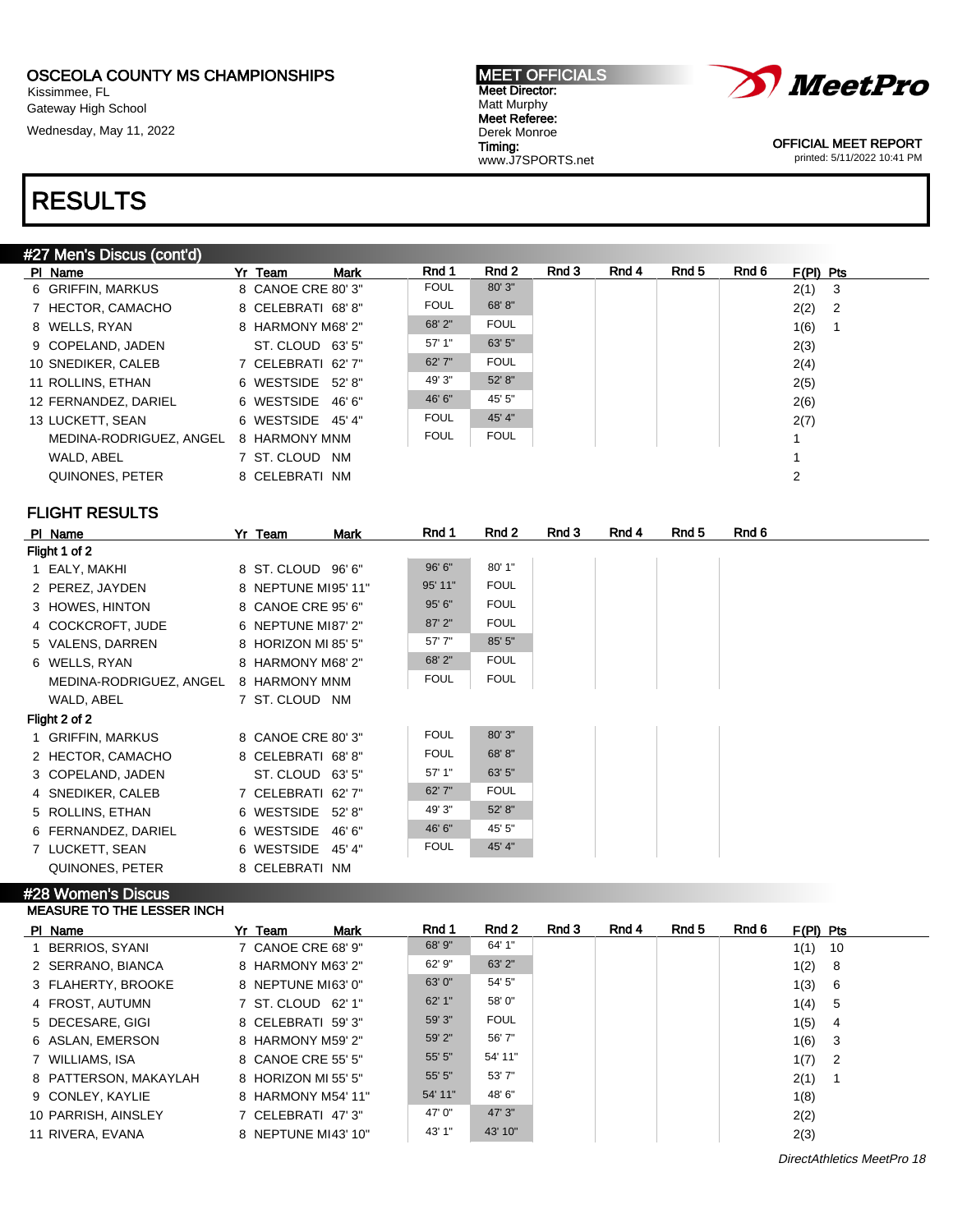Kissimmee, FL Gateway High School

Wednesday, May 11, 2022





OFFICIAL MEET REPORT printed: 5/11/2022 10:41 PM

# RESULTS

| #28 Women's Discus (cont'd) |  |
|-----------------------------|--|
|-----------------------------|--|

| PI Name              | <b>Mark</b><br>Team<br>Yr | Rnd 1  | Rnd 2       | Rnd 3 | Rnd 4 | Rnd 5 | Rnd 6 | F(PI) Pts |
|----------------------|---------------------------|--------|-------------|-------|-------|-------|-------|-----------|
| 12 MURRAY, AUBURN    | ST. CLOUD<br>41' 9"       | FOUL   | 41'9''      |       |       |       |       | 2(4)      |
| 13 LYLES, BRYNN      | 7 CELEBRATI 40'6"         | 29' 9" | 40' 6"      |       |       |       |       | 2(5)      |
| 14 REINOSO, ASHLEY   | CANOE CRE 40' 5"          | 40' 0" | 40' 5"      |       |       |       |       | 2(6)      |
| 15 WINSTON, RACHEL   | 6 DENN JOHN 39' 7"        | 33' 8" | 39' 7"      |       |       |       |       | 2(7)      |
| CASTELLUCCI, MADISON | ST. CLOUD<br><b>NM</b>    | FOUL   | <b>FOUL</b> |       |       |       |       |           |
|                      |                           |        |             |       |       |       |       |           |

## FLIGHT RESULTS

| PI Name               | Yr Team             | Mark | Rnd 1       | Rnd 2       | Rnd 3 | Rnd 4 | Rnd 5 | Rnd 6 |
|-----------------------|---------------------|------|-------------|-------------|-------|-------|-------|-------|
| Flight 1 of 2         |                     |      |             |             |       |       |       |       |
| 1 BERRIOS, SYANI      | 7 CANOE CRE 68' 9"  |      | 68' 9"      | 64' 1"      |       |       |       |       |
| 2 SERRANO, BIANCA     | 8 HARMONY M63' 2"   |      | 62' 9"      | 63' 2"      |       |       |       |       |
| 3 FLAHERTY, BROOKE    | 8 NEPTUNE MI63' 0"  |      | 63' 0"      | 54' 5"      |       |       |       |       |
| 4 FROST, AUTUMN       | 7 ST. CLOUD 62' 1"  |      | 62'1"       | 58' 0"      |       |       |       |       |
| 5 DECESARE, GIGI      | 8 CELEBRATI 59'3"   |      | 59' 3"      | <b>FOUL</b> |       |       |       |       |
| 6 ASLAN, EMERSON      | 8 HARMONY M59' 2"   |      | 59' 2"      | 56' 7"      |       |       |       |       |
| 7 WILLIAMS, ISA       | 8 CANOE CRE 55' 5"  |      | 55' 5"      | 54' 11"     |       |       |       |       |
| 8 CONLEY, KAYLIE      | 8 HARMONY M54' 11"  |      | 54' 11"     | 48' 6"      |       |       |       |       |
| Flight 2 of 2         |                     |      |             |             |       |       |       |       |
| 1 PATTERSON, MAKAYLAH | 8 HORIZON MI 55' 5" |      | 55' 5"      | 53' 7"      |       |       |       |       |
| 2 PARRISH, AINSLEY    | 7 CELEBRATI 47'3"   |      | 47' 0"      | 47' 3"      |       |       |       |       |
| 3 RIVERA, EVANA       | 8 NEPTUNE MI43' 10" |      | 43' 1"      | 43' 10"     |       |       |       |       |
| 4 MURRAY, AUBURN      | ST. CLOUD 41' 9"    |      | <b>FOUL</b> | 41' 9"      |       |       |       |       |
| 5 LYLES, BRYNN        | 7 CELEBRATI 40'6"   |      | 29' 9"      | 40' 6"      |       |       |       |       |
| 6 REINOSO, ASHLEY     | CANOE CRE 40' 5"    |      | 40' 0"      | 40' 5"      |       |       |       |       |
| 7 WINSTON, RACHEL     | 6 DENN JOHN 39' 7"  |      | 33' 8"      | 39' 7"      |       |       |       |       |
| CASTELLUCCI, MADISON  | ST. CLOUD NM        |      | <b>FOUL</b> | <b>FOUL</b> |       |       |       |       |

|                | <b>Men's Scores</b>               |             |        |
|----------------|-----------------------------------|-------------|--------|
| PI.            | Team                              | Code        | Score  |
|                | Neptune Middle School             | <b>KNMS</b> | 179.33 |
| $\overline{2}$ | Harmony Middle School             | <b>HRMM</b> | 100.33 |
| 3              | Horizon Middle School             | <b>HZMS</b> | 50     |
| 4              | <b>Celebration Middle School</b>  | CK8         | 43.33  |
| 5              | Canoe Creek Middle School         | <b>CCMS</b> | 42     |
| 5              | St. Cloud Middle School           | <b>STCM</b> | 42     |
|                | Parkway Middle School - Kissimmee | <b>KPWM</b> | 41     |
| 8              | Kissimmee Middle School           | <b>KISS</b> | 29     |
| 9              | Westside Middle School            | WSK8        | 10     |
| 10             | Denn John Middle School           | <b>DJMS</b> | 3      |
|                | <b>Women's Scores</b>             |             |        |

| PI             | Team                             | Code            | Score |
|----------------|----------------------------------|-----------------|-------|
|                | Harmony Middle School            | <b>HRMM</b>     | 183.5 |
| 2              | Neptune Middle School            | <b>KNMS</b>     | 106.5 |
| 3              | <b>Celebration Middle School</b> | CK <sub>8</sub> | 81    |
| $\overline{4}$ | St. Cloud Middle School          | <b>STCM</b>     | 57    |
| 5              | Horizon Middle School            | <b>HZMS</b>     | 40    |
| 6              | Canoe Creek Middle School        | <b>CCMS</b>     | 31    |